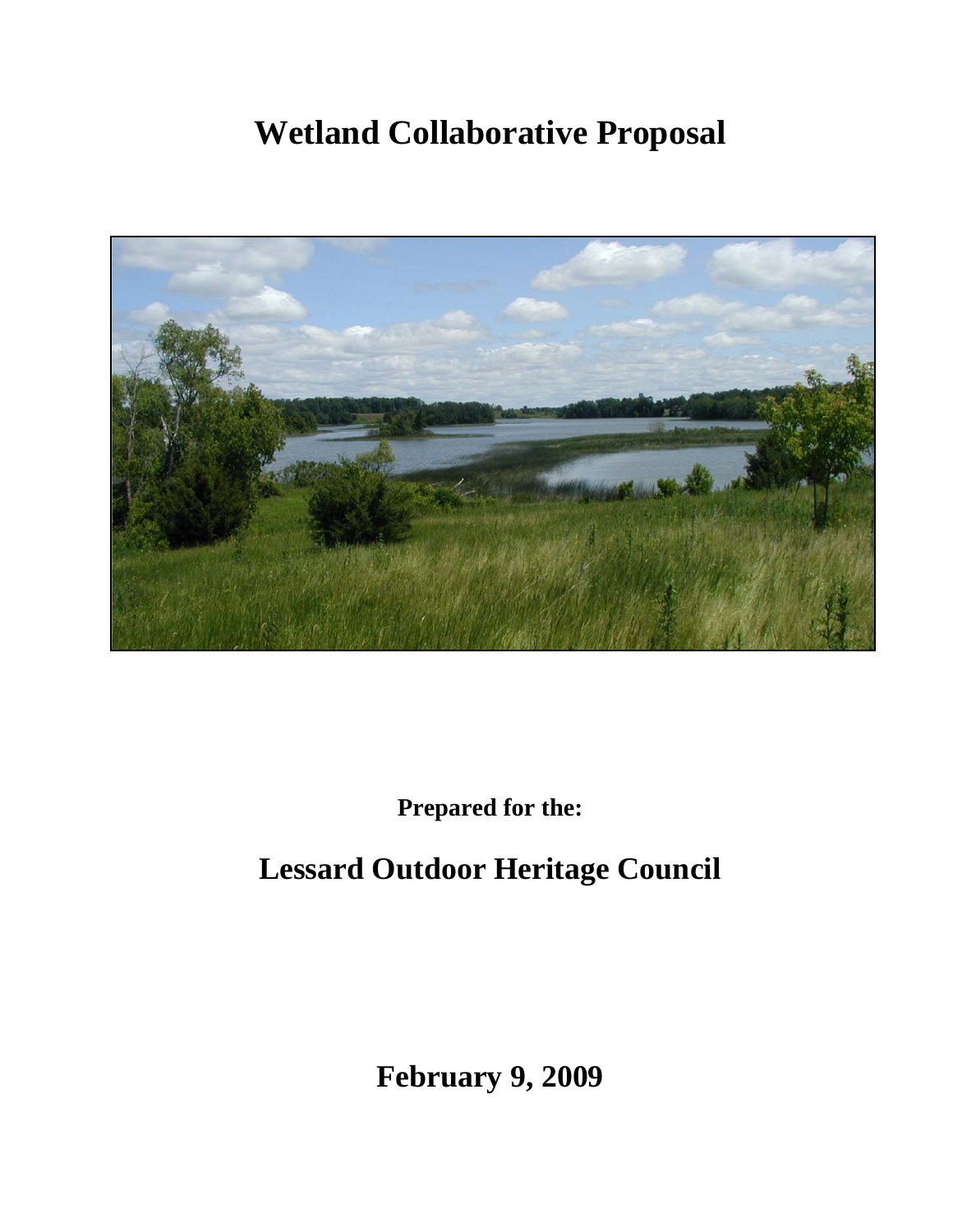## **Wetland Collaborative Proposal Outline**

- I. Process and participant description
- II. Statewide and regional conservation issues
- III. Long-term resource goals
- IV. Existing partnerships, initiatives and delivery systems
- V. Highest priority projects and programs by partner
- VI. Process and criteria to identify high priority projects

#### VII. Appendices

- A. Wetland planning meeting announcement in Pioneer Press
- B. List of participants on January 21 planning meeting
- C. List of strategic plans considered in development of Wetland Proposal
- D. Map of joint venture boundaries in Minnesota
- E. Wetland collaborative proposal budget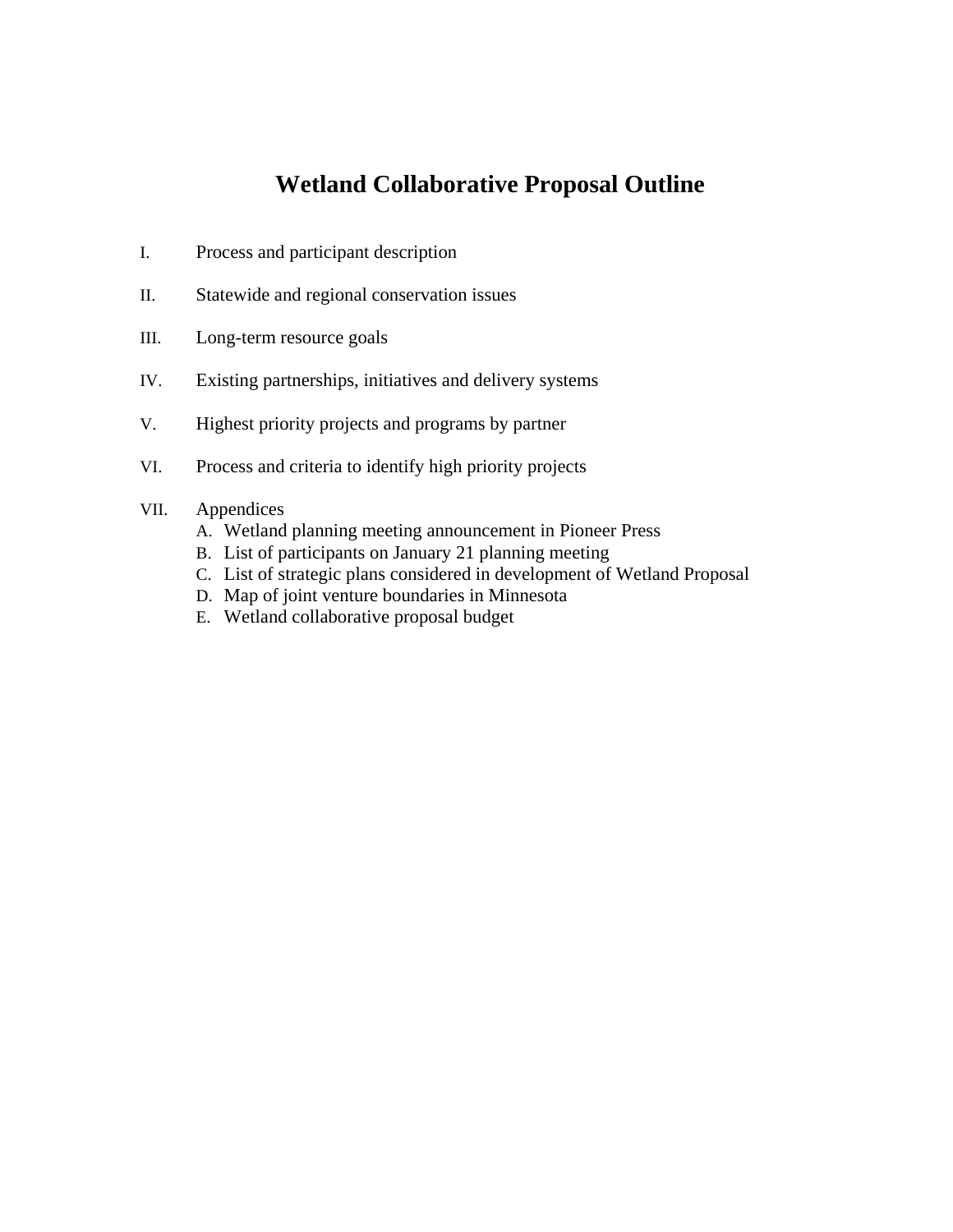#### **Executive Summary**

Wetlands are the connections between water and land. They can be wet year-round, but often are only moist seasonally and sometimes dry. They are normally landscape features such as marshes, swamps, bogs, fens, playas, prairie potholes, vernal pools, shallow lakes, intermittent and ephemeral streams and bays of larger lakes. Regardless of the name, wetlands are considered to be some of the most fertile and productive ecosystems in the world. They also serve as filter systems that improve water quality as water percolates into the underground water table, as well as being important fish and wildlife nurseries. Key to their productivity is the variability in water levels in wetlands within and among years.

This Wetland Collaborative proposal was developed for the Lessard Outdoor Heritage Council (LOHC) in response to their "Strategy and Process for Developing 2009 Funding Recommendations" as adopted on January 12, 2009. The Collaborative held its first and only opendoor planning meeting nine days after the LOHC made this recommendation. During this condensed schedule, significant effort was made to publicize the planning meeting and bring together as many stakeholders as possible. As a result of this promotion, 32 distinct agencies, organizations, private businesses, local sportsmen clubs and others attended the meeting. Furthermore, the attendance of four members of the outdoor media helped ensure transparency and accountability.

The collaborating groups involved in developing this proposal are pleased to provide the LOHC with a comprehensive suite of accelerated programs and projects for consideration. The Wetland Collaborative proposal respectfully requests \$65,160,375 from the Outdoor Heritage Fund (OHF) to be leveraged with \$47,289,289 of other financial resources. Collectively, the stakeholders will protect, restore and enhance 58,113 acres. Many strategic plans were referenced and further utilized in the development of this proposal and the proposed work will incrementally, but significantly make progress toward common goals and objectives. Each stakeholder that brought forth a request has agreed their project/program complies with the minimum criteria established by the LOHC.

Although the focus of this collaborative is on wetland habitat, the proposal recommends projects and programs that also include the restoration and protection of prairie and grassland. This is a key element to ensure the wetland values are enduring and to provide multiple conservation benefits, especially for many species of game and non-game wildlife. Thus, approximately 42 percent of all the acres restored, enhanced and protected in this proposal are grasslands and other upland habitat types.

In summary, this Wetland Collaborative proposal focuses on accelerating the work of proven partnerships with an established track record of delivering science-based conservation programs and initiatives. The majority of conservation outcomes will be fee ownership of lands by state and federal conservation agencies or perpetual conservation easements held by federal and state agencies and conservation organizations. Another important aspect of the proposal is the enhancement of existing habitats to sustain and improve their values to wildlife and society.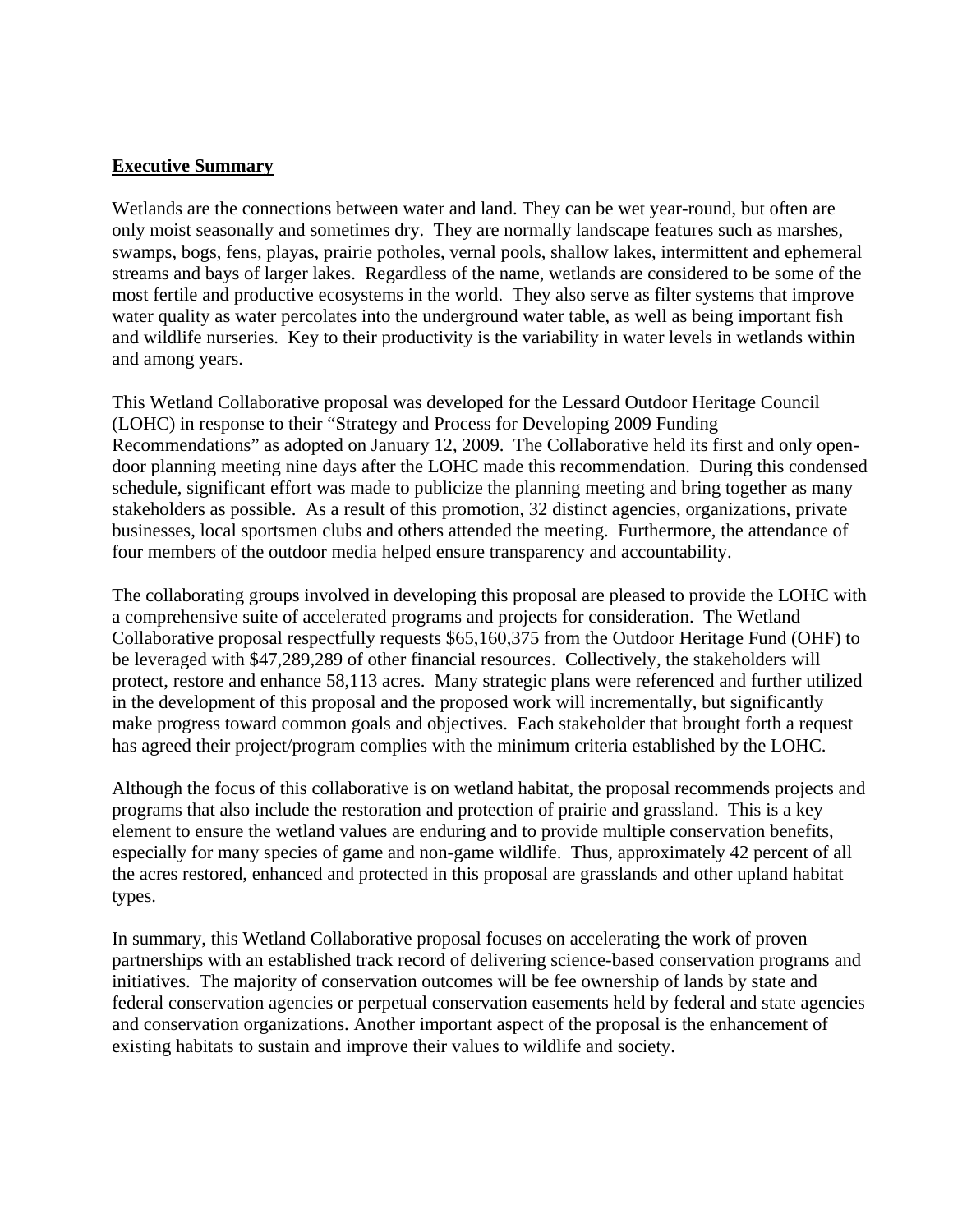#### **I. Process and participant description**

The brief time available for developing a stakeholder-supported proposal necessitated rapid electronic communication with three types of conservation groups and partners: (1) stakeholder groups with a history of collaboration on statewide wetland projects and programs using funding such as Minnesota Waterfowl Stamp funds, Legislative-Citizens Commission on Minnesota Resources, North American Wetlands Conservation Act, etc., (2) groups with a regional/local focus working independently, and (3) potential stakeholder groups with an interest in wetland protection, enhancement, and restoration. The proposal organizer (PO), Ryan Heiniger, Ducks Unlimited, Inc. Director of Conservation Programs, volunteered on January 14, 2009 to initiate a collaborative effort to develop this wetland proposal for the LOHC by February 9. Given the abbreviated time-line, the PO contacted a group of approximately 17 known stakeholder groups by email on January 14 requesting attendance by up to two representatives from each organization at a January 21 open-door meeting at the US Fish and Wildlife Service Minnesota Valley National Wildlife Refuge in Bloomington. In addition, the Department of Natural Resources was requested by PO to send the same email invitation to a DNR Roundtable and LOHC listserv containing approximately 530 unique email addresses. Lastly, the meeting was also publicized in the St. Paul Pioneer Press in the Outdoors Section on Sunday, January 18 (See Appendix A).

As a result of these multiple publicity efforts, 45 participants attended an initial face-to-face meeting on January 21 to work on the development of this proposal (see Appendix B). The group included federal and state agency representatives, local soil and water conservation districts, MN rural county association, non-profit conservation organizations, private industry and environmental consulting businesses, University of Minnesota, local sportsmen clubs, and the media. The primary objective of the January 21 meeting was to discuss critical aspects of a wetland proposal that would benefit from broad stakeholder input on criteria for prioritizing stakeholder proposals, sources of information on wetland trends and issues, strategic short-term opportunities for wetland efforts, and identification of volunteer teams to draft and present the proposal. Teams were recruited to develop and present the proposal and stakeholder groups were solicited to submit proposals electronically on spreadsheets with mutually agreed upon information fields including: (1) geographic scale – county, eco-region, or statewide, (2) sense of importance or urgency – missed opportunity versus urgent need, (3) specific Joint Venture benefited – Prairie Pothole or Upper Mississippi River/Great Lakes, (4) schedule status – "shovel ready", (5) connections to existing strategic plans, (6) conservation activity – upland versus wetland and restored, enhanced or protected, (7) funds requested, and (8) source and amount of leveraged funds.

#### **II. Statewide and regional conservation issues**

Minnesota's wetland crisis may be best explained through a broader historical overview of landscape change. The pristine wetlands of the United States provided good quality water and ideal habitat for a variety of fish and wildlife for the inhabitants. The coastal areas and inland lakes were a rich source of food resources for the early settlers. However, as the frontier moved westward and agriculture expanded, wetlands were viewed as impediments to progress. Development of coastal waterways increased capability for drainage of these adjacent lands.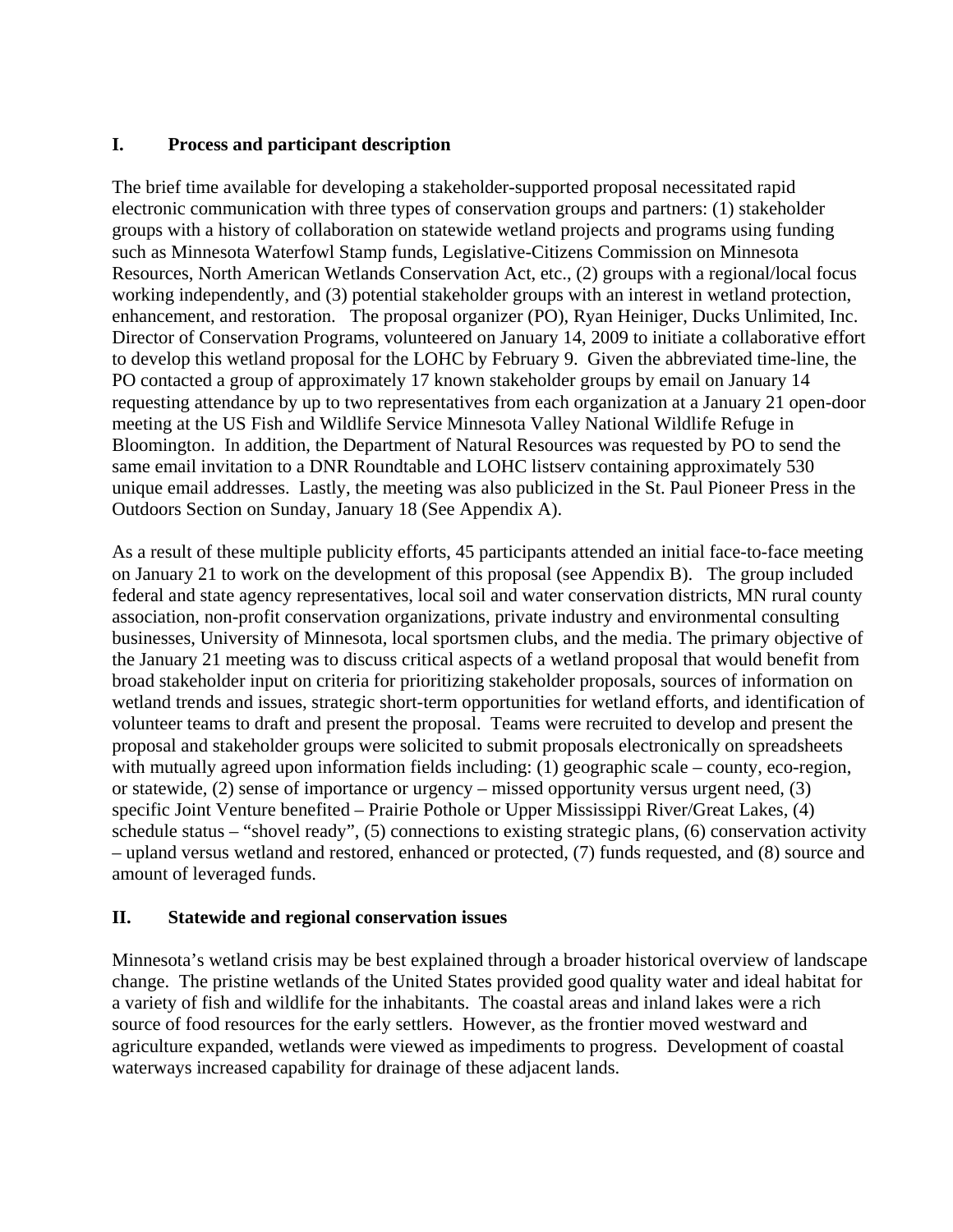Ever since settlers first moved into the prairie pothole region of the mid-western states during the late 1800's, the advancement of mechanized equipment has continually improved farming and construction operations and subsequent ditching and tile drainage operations have taken their toll on countless wetlands. It is estimated that more than 50% of the original 221 million acres of wetlands present in the United States had been lost by 1972. Even with passage of the Clean Water Act, which has helped to slow the rate of wetland loss, we are still losing more than 80,000 acres per year. Since 1986, the United States has lost more than 2 million acres of vegetated wetlands and 1.4 million acres of freshwater marshes. While the impact of drainage varies considerably in different regions of the United States, wetland losses in the prairie pothole and parkland regions of the Midwest have reached critical thresholds for many species of migratory birds. For that reason, primary consideration was given to the prairie pothole region which includes Minnesota.

The original wetlands of Minnesota provided excellent habitat for waterfowl, many other migratory birds and other wetland wildlife. These wetlands also helped maintain good water quality throughout the state. These conditions began to change with the beginning of settlement during mid-1800's, with the plowing of the prairie grasslands for farming. As human populations and agriculture increased, development of suitable farmland and clearing of timber moved into the transition zone and portions of the forested regions of the state. Through the years, mechanization of farming operations and improved construction equipment made it easier to remove water from the landscape through drainage ditch systems and tiling.

Around the turn of the century and right after World War II, many large "legal ditch" systems were constructed that drained large wetlands and shallow lakes, and facilitated the subsequent drainage of smaller isolated wetlands in adjacent farm fields. In the transition zone and forested regions of Minnesota, these large ditch systems were sometimes unable to fully drain wetlands for farming, but wetland functions and values were severely degraded and they remain relatively unproductive for wildlife compared to pre-settlement conditions. While beneficial to farming, drainage had adverse impacts on fish and wildlife, especially in the prairie and bog habitats. Unfortunately, there is no precise record of the acreage of pristine wetlands, especially smaller basins in the prairies of Minnesota, but estimates range from 18 to 20 million acres.

In 1951 Minnesota launched a "Save the Wetlands" campaign, which was the beginning of the Wildlife Management Area Program. The National Wetland Inventory for the period 1982-1995 indicated that approximately10.6 million acres of wetlands remained. Losses since then have decreased that base substantially. In the intensively farmed areas of southwest and west central Minnesota, less than 1% of the original wetlands remain. As the wetland basins were drained and prairie converted for agriculture, habitat for wetland wildlife species decreased substantially and water quality deteriorated throughout the larger watershed systems. Adjacent grasslands also were lost, further decreasing wildlife use. The greatest impact was the destruction of prime waterfowl nesting and brood habitat, resulting in a decrease in waterfowl production and fall use. Neighboring states such as Iowa and South Dakota have experienced similar losses. By 1960, wetland and grassland habitat losses began to occur in the prairie region of Canada as well. Approval of the *North American Waterfowl Management Plan* (NAWMP) in 1986 provided new opportunities for protection, restoration and enhancements of wetlands and adjacent habitats. This pioneering plan created Joint Ventures to deliver habitat conservation in priority landscapes, including two in Minnesota.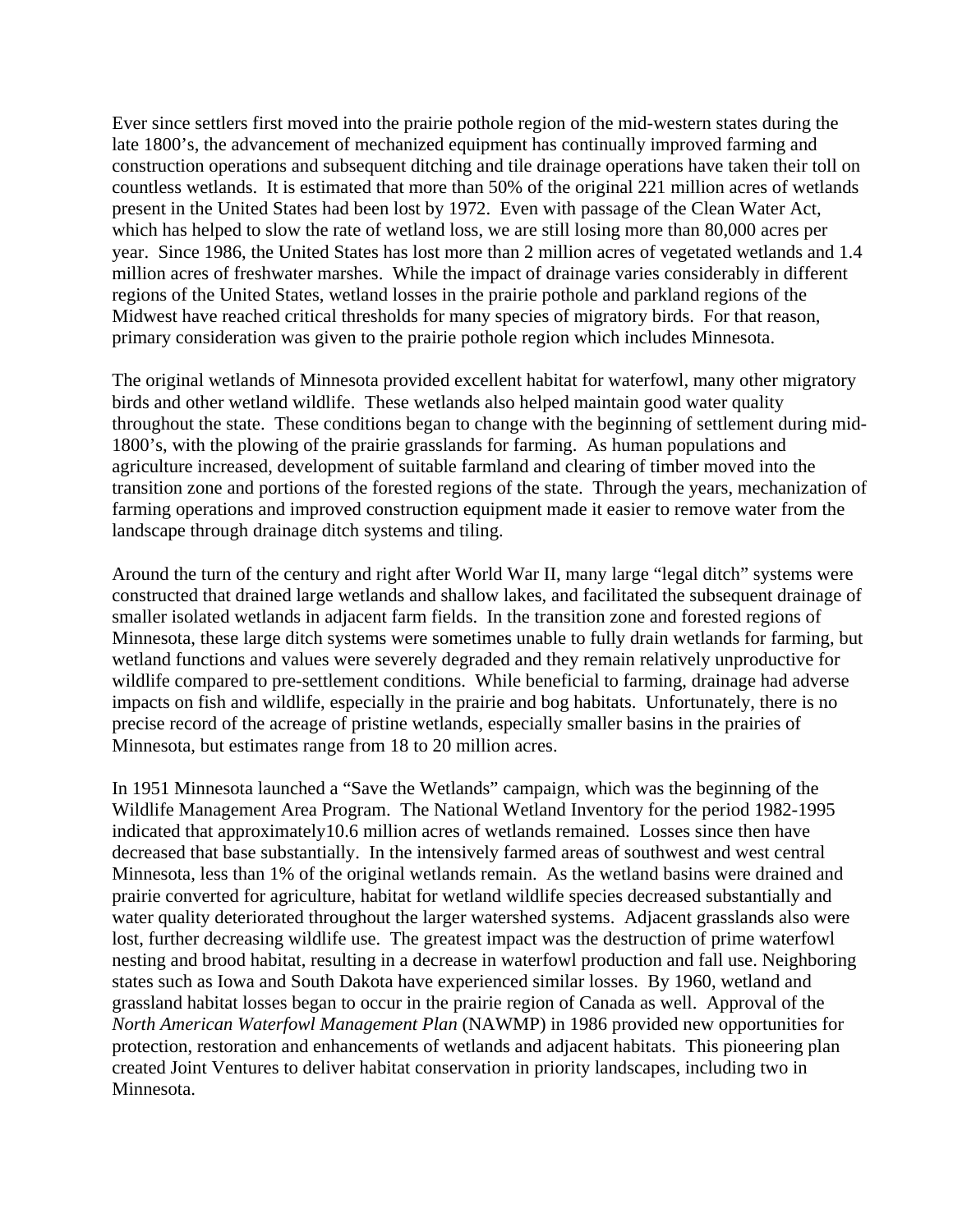Despite the numerous federal, state and private conservation organization programs that have been developed in the past 60 years to reduce the loss of wetlands and grasslands, losses continue. While the commodity provisions of the U. S. Farm Bill encouraged more intensive land use, the conservation practices have played an important role in protection and restoration of wetlands and grasslands across the country, especially in the prairie region. Passage of the Minnesota Wetlands Conservation Act (WCA) in 1991 was a new chapter in wetland management. The Act also contained provisions for a policy to achieve "no net loss" of wetlands and to "increase the quantity and quality of biological diversity" of wetlands. The WCA, administered by the Minnesota Board of Water and Soil Resources (BWSR) has achieved many significant accomplishments. From 1994 to 2003, more than 40,000 acres of wetlands were protected and/or restored. During this same period, the BWSR reported a net loss of 1,367 acres, but there were concerns about procedures and criteria under WCA for granting exemptions and wetland replacement. There also was concern about the application of the "no net loss" policy and how that might be strengthened. These aspects were subsequently examined and corrective measures taken.

Other federal and state agency and private conservation organization programs that directly involve wetland and grassland habitats have developed plans that establish acreage goals for protection, restoration and enhancement. These plans as outlined in the following sections provide specific information on programs and projects, including short-term funding requests, from which "shovel ready" projects and programs are listed for immediate consideration by the LOHC.

In summary, the wetland issues in Minnesota are concentrated largely on wetland loss and degradation of remaining wetlands and shallow lakes throughout the historic prairie in Minnesota. Wetland losses are not as severe as we look eastward from the prairie except in urban areas. In the northern forests, most wetlands tend to be larger and more permanent in nature. The greatest challenge in this area relates to development as populations increase dramatically over the next 30 years. Throughout Minnesota management of existing wetlands and shallow lakes to improve their quality is a major thrust of several ongoing wetland initiatives.

#### **III. Long-term resource goals**

Several recent statewide Minnesota planning efforts have called attention to the dramatic loss of wetland and shallow lake habitat over the last century and a half (*Tomorrow's Habitat for the Wild and Rare*; *Minnesota Statewide Conservation and Preservation Plan*; *A Fifty-Year Vision – Minnesota Campaign for Conservation, MN DNR Duck Recovery Plan*). A complete list of strategic plans considered in the development of this proposal and related programmatic requests is included as Appendix C.

Over 90% of Minnesota's prairie wetlands have been drained or filled, including 1,500 shallow lakes. The Pollution Control Agency estimates that two-thirds of the remaining prairie lakes have poor water quality and consequently limited wildlife value. While wetland habitat in the forested region of Minnesota is relatively intact by comparison, past attempts at drainage have too often altered natural hydrology. Residential development continually threatens wetlands and shallow lakes with fragmentation. Future increases in population are projected to dramatically affect the forested "lake country" of north central Minnesota. Lakes, even the shallow wild rice lakes favored by breeding and migrating waterfowl, are a primary target of this development (*Natural Wild Rice in Minnesota – 2008 Report to the Legislature*).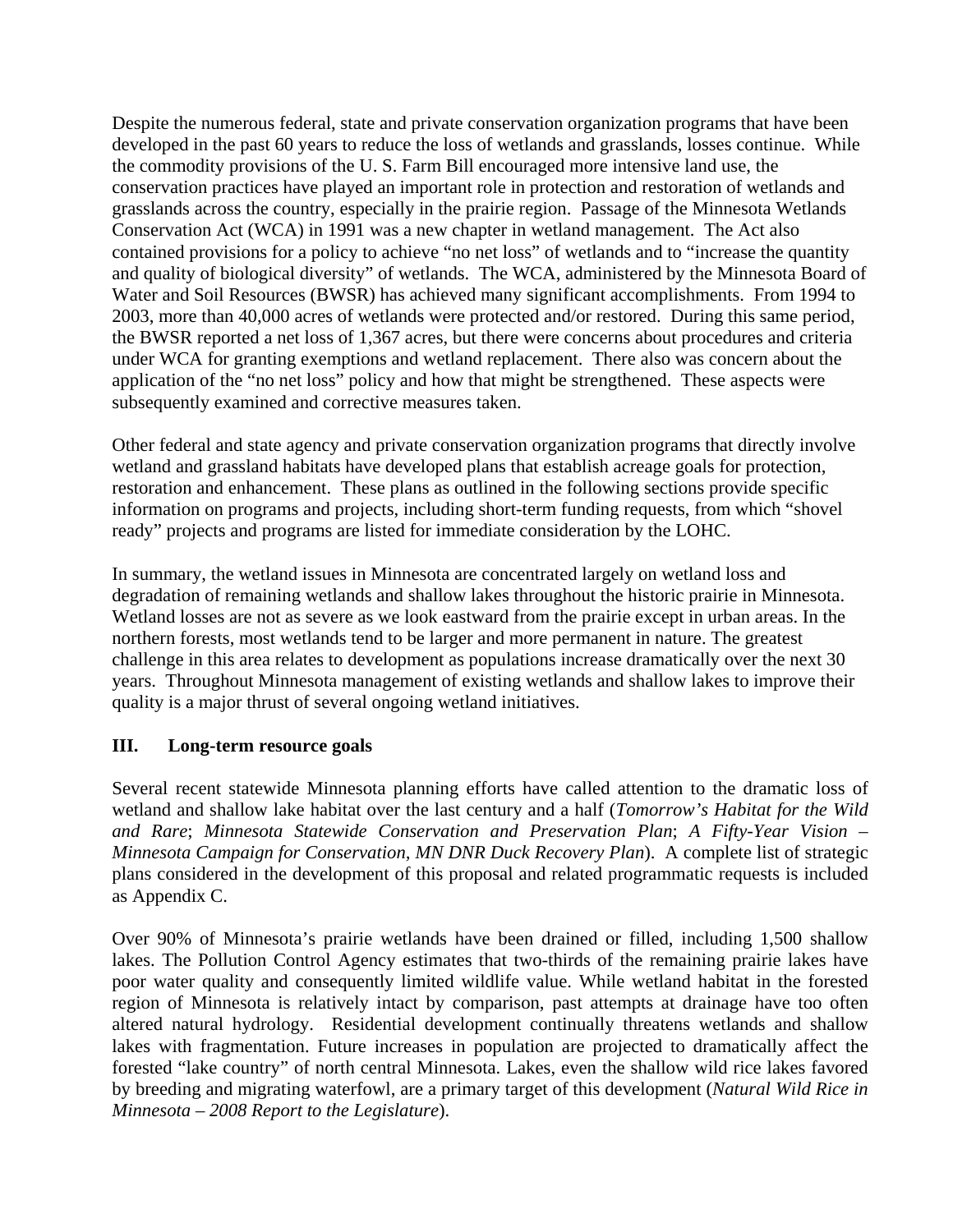Of our remaining wetlands, quality has increasingly become a concern throughout the state, especially in prairie areas. Landscape drainage has altered the natural hydrology of remaining wetlands. Even wetlands that are permanently protected through inclusion in publicly owned management units suffer from losses of quality. Invasive species, both plants and fish, have negatively impacted wetland habitat regardless of ownership. There is a recognized need for intensive water level management to mitigate these negative influences, yet an estimated 35% of DNR Wildlife managed water control structures are more than 30 years old, ready for replacement and, in some cases, at risk of failure. Similarly, larger shallow lakes suffer from similar negative influences, but only 40 are formally designated for active wildlife management. Many others remain unmanaged and in a turbid, degraded state. Around both prairie wetlands and shallow lakes, upland grass buffer areas have been largely converted to cropland. In the forest, the combination of past wetland drainage attempts, loss of natural outlets, and the presence of both beaver and manmade dams has negatively impacted wild rice plant growth and seed production

Duck populations in Minnesota have been the "canaries in the coal mine". Devastated by the loss and degradation of habitat, Minnesota's breeding duck population in 2007 was estimated at just over 488,000, more than 20% below our long-term average despite good climatic conditions. Numbers of migrating ducks stopping in Minnesota are fewer than numbers observed years ago, and those that do stop here are not able to locate sufficient food resources and quickly depart. Correspondingly, our duck harvest dropped to 8.4% of the Mississippi Flyway harvest, one of the lowest proportions recorded and barely half of the 1970's average of 16%.

#### **Wetland habitat complexes suitable for ducks also benefit many other birds, mammals, and amphibians. More than 50% of the amphibians and birds listed in** *Tomorrow's Habitat for the Wild and Rare* **as species of special concern use wetlands during their life cycle.**

While all of the plans above note that wetland and shallow lake restoration is a key strategy, the *Minnesota Statewide Conservation and Preservation Plan* (Habitat Recommendation 5, Land Use Strategy 2) and the *Minnesota Wetlands Restoration Strategy* specifically recommend that wetland and shallow lake restoration efforts need to be targeted in order to provide significant benefits as wildlife habitat. However, these strategies and plans do not specify wetland acreage targets

Minnesota's *2006 DNR Duck Recovery Plan* has identified even more specific habitat restoration

objectives to restore a productive spring breeding population of ducks averaging 1 million birds. The landscape necessary to support this population will also provide spring and fall migration habitat attracting abundant migrant waterfowl, 140,000 waterfowl hunters and 600,000 waterfowl watchers. The goals and strategies of this plan are consistent with the *Prairie Pothole Joint Venture Implementation Plan and the Upper Mississippi River and Great Lakes Joint Venture Plan*  under the North American Bird Conservation Initiative, including the *North American Waterfowl Management Plan*.

Based on the best science available, Minnesota's *2006 DNR Duck Recovery Plan* specifically notes that achieving this

#### **Long-Term Resource Goals**

¾ Restore and protect 600,000 acres of wetlands

 $\triangleright$  Enhance and protect 1,800 shallow lakes

 $\triangleright$  Restore and protect 1.4 million acres of adjacent grassland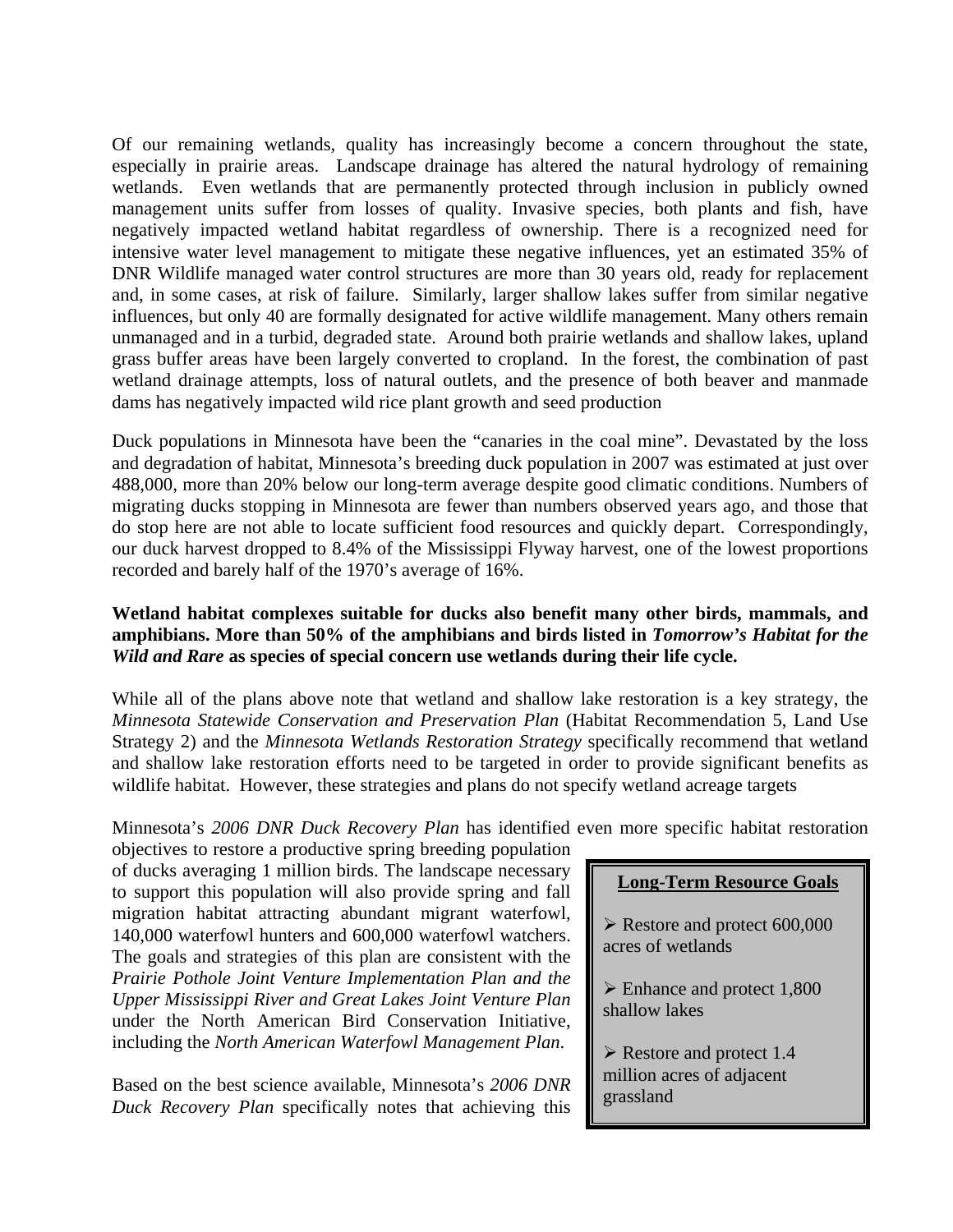landscape vision in Minnesota will require the net gain of 1.4 million acres of grassland and 600,000 acres of additional wetlands (about 64,000 restored basins) in addition to enhancing and protecting 1,800 shallow lakes through management and permanent conservation easements or fee-title acquisition of sensitive shore-land. The plan suggests that 80% of this habitat objective should be restored within the Prairie Pothole Joint Venture portion of Minnesota. This habitat should contribute to prairie wetland complexes with a minimum of 4 square miles characterized by at least 20% wetlands and 40% idle grasslands. Smaller complexes compromise waterfowl production and in some cases even create a population "sink" for ducks and other birds.

This inclusive proposal seeks a strategic and comprehensive approach involving the restoration, enhancement and protection of wetlands and adjacent upland buffer areas through:

- both fee-title acquisition and permanent conservation easements;
- enhancement and protection of shallow lakes formally designated for wildlife management, or within wildlife management units, through water level management and invasive fish control. Techniques include engineering and installing water level control structures and fish barriers for improved habitat and water quality;
- **Example 2** accelerated management of wild rice lakes not currently managed; and
- the improvement of existing wetland habitat on wildlife management areas by replacing outdated and damaged water control structures.

#### **IV. Existing partnerships, initiatives and delivery systems**

Minnesota is fortunate to have a wealth of partner organizations and agencies knowledgeable and interested in wetland restoration and conservation. At the local, state, and federal levels, there are entities in Minnesota that deal with wetland regulation, restoration, enhancement, and acquisition. The Wetland Collaborative Proposal includes partners from all of these areas and expertise all focused on the conservation of wetlands in Minnesota.

The proposal includes existing partners with considerable experience dealing with land acquisition (i.e. fee and easements), from willing sellers. They include the Minnesota Department of Natural Resources, Board of Water and Soil Resources and Soil and Water Conservation Districts, Pheasants Forever, Minnesota Land Trust, Trust for Public Land, Ducks Unlimited, Minnesota Waterfowl Association and the U.S. Fish and Wildlife Service. Wetland restoration and enhancement expertise included within this proposal originates from organizations such as Board of Water and Soil Resources, Ducks Unlimited Natural Resources Conservation Service, Minnesota Department of Natural Resources, U.S. Fish and Wildlife Service, and the Minnesota Waterfowl Association. Other cooperating partners include the The Minnesota Valley Trust, Friends of Minnesota Valley, Cook Waterfowl Foundation, Bois de Sioux Watershed District, Washington County and Duluth Township. In addition to their land acquisition and restoration expertise, the state and federal agencies are experienced land managers and welcome the opportunity and responsibility to ensure newly acquired lands are managed optimally into the future.

To ensure the public's investment is enduring, all restoration and enhancement initiatives funded with OHF will further enhance and protect lands and water that have permanent protection already in place through fee title acquisition or perpetual conservation easements.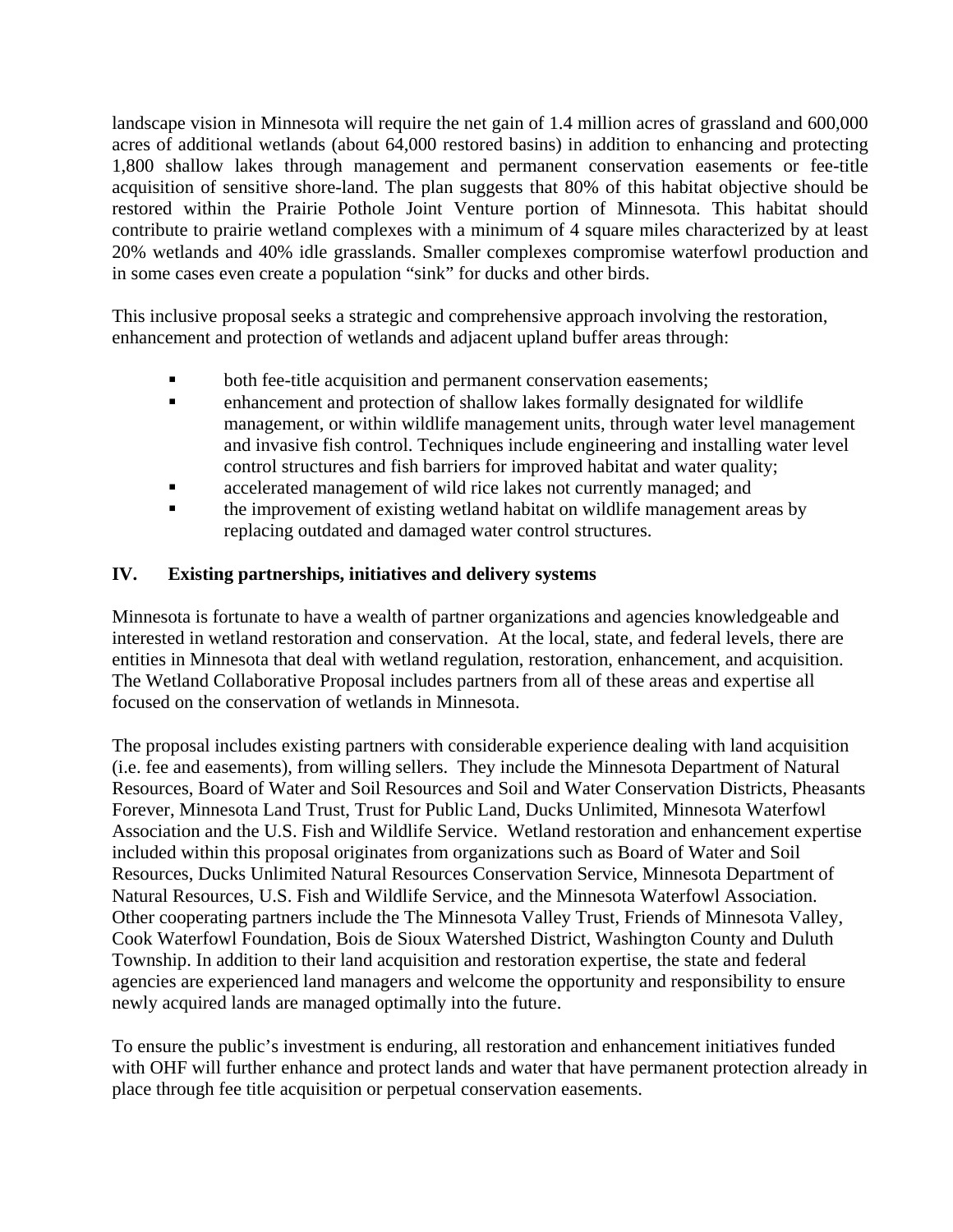Wetland programs and initiatives funded with OHF will apply the best science available to strategically target habitat areas. This will enable wetland partners to maximize leveraging of other funding by partnering with key stakeholders to ensure we optimize the use of OHF on behalf of the citizen's of Minnesota. Significant effort will be placed on using OHF to leverage federal wetland funds, such as through the North American Wetlands Conservation Act (NAWCA). In addition, the wetland partners will use OHF dollars to target the Prairie Pothole Joint Venture (PPJV) area of Minnesota. The NAWMP identified the PPJV, which includes a substantial portion of Minnesota (see Appendix D), to be the most important area in the nation to protect and restore wetland and grassland complexes for waterfowl and a wide diversity of other wildlife

Collectively these organizations have been involved with the vast majority of the wetland conservation occurring in Minnesota, and will cooperate in the future to accelerate wetland protection and restoration.

Existing partnerships that will be accelerated with this proposal include:

- 1) Board of Water and Soil Resources/Natural Resources Conservation Service/Minnesota Waterfowl Association – will cooperate to accelerate the acquisition of perpetual wetland easements under the Reinvest in Minnesota/Wetland Reserve Program implemented at the local level by the Soil and Water Conservation Districts.
- 2) U.S. Fish and Wildlife Service/Minnesota Department of Natural Resources/Pheasants Forever/Ducks Unlimited/Minnesota Waterfowl Association/Trust for Public Land/Cook Waterfowl Foundation/Minnesota Valley Trust/Friends of Minnesota Valley – will cooperate to accelerate the acquisition and restoration of new Waterfowl Production Areas and Wildlife Management Areas.
- 3) Minnesota Department of Natural Resources/US Fish and Wildlife Service/Ducks Unlimited/ Minnesota Waterfowl Association – will cooperate to improve large wetlands and shallow lakes by engineering water control structures and invasive fish barriers that allow agencies to actively manage wetland water levels to simulate temporary drought and fish winterkill conditions.
- 4) Protection options for wetlands beyond fee-title acquisition is important because not all sensitive land is for sale, and thus both the Minnesota Land Trust and Ducks Unlimited seek to purchase permanent conservation easements on wetland and shallow lake shoreland to prevent future development and habitat destruction.

All of the above partnerships involve the permanent protection and restoration of acquired wetlands and significant tracts of adjacent buffers. **All lands acquired in fee will be open for public hunting, fishing, bird watching, photography, environmental education and interpretations**. Conservation easements acquired in this proposal may be open to the public subject to individual landowner permission.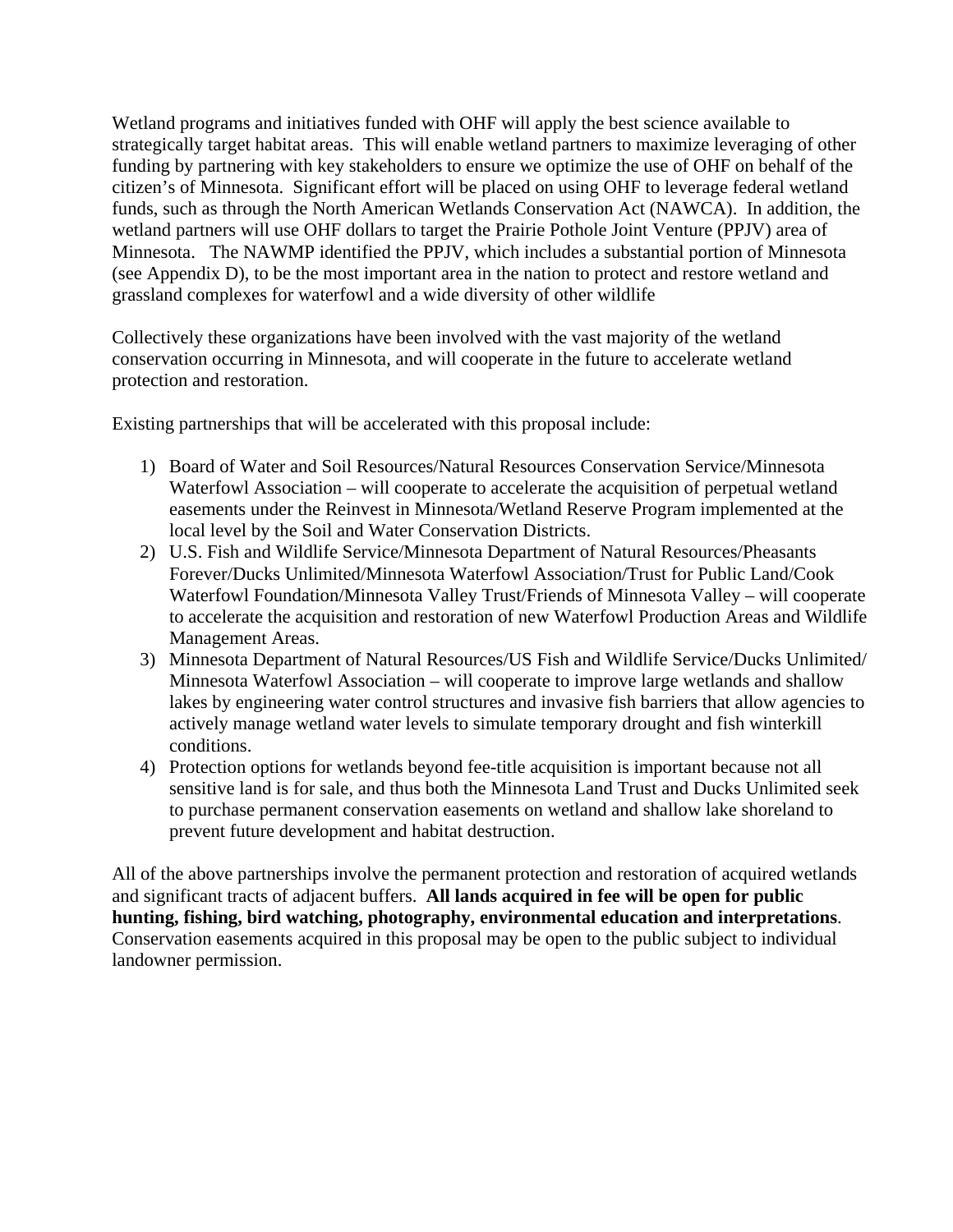#### **V. Highest priority projects and programs by partner**

Each partner was asked to submit a one-page summary of their project and/or program and they are listed in the following order:

Trust for Public Land Minnesota Land Trust Board of Water and Soil Resources Minnesota Waterfowl Association Minnesota Dept. of Natural Resources Ducks Unlimited, Inc. Minnesota Valley Trust Friends of Minnesota Valley U.S. Fish and Wildlife Service Duluth Township Cook Waterfowl Foundation Bois de Sioux Watershed District Washington County Pheasants Forever

The cumulative Wetland proposal budget is listed as Appendix E and contains the program name, partner, wetland and upland acres restored, enhanced and protected, OHF request and other funds leveraged.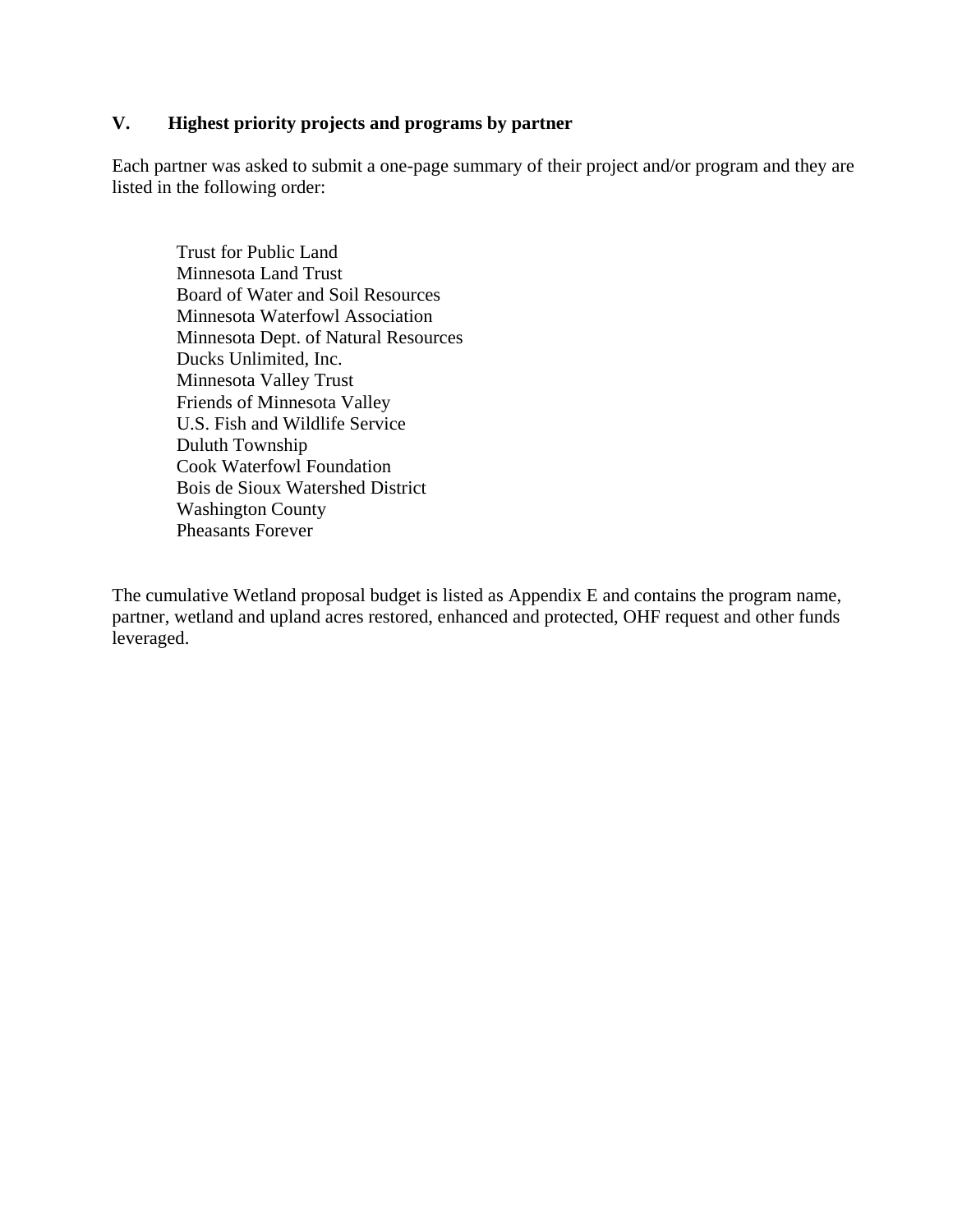#### **Cooperative Wetlands Protection Initiative 2010**

| Your name:         | <b>Bob McGillivray</b>                                 |
|--------------------|--------------------------------------------------------|
| Your organization: | The Trust for Public Land                              |
| Mailing address:   | 2610 University Ave. W., Suite 300, St. Paul, MN 55114 |
| Phone/fax number:  | 651-999-5300                                           |
| Email address:     | bob.mcgillivray@tpl.org                                |

*Short narrative of program/project, delivery system, partnerships, timeline for completion and measures of success (200 words or less):* 

The Trust for Public Land works in partnership with public agencies from the local to the federal level to protect high priority lands for public use and enjoyment. TPL's Cooperative Wetlands Protection Initiative 2010 includes land protection efforts that are expedited because of landowner urgency for financial or other reasons. If not protected now, these tracts of land may be lost for conservation. All protection efforts included in this proposal include transfer of fee title to the Department of Natural Resources (DNR) by June 30, 2010, to be managed as either Wildlife Management Area, Aquatic Management Area, or Scientific and Natural Area.

*Describe how long-term costs for sustaining project, monitoring and/or addressing property tax implications will be met:* The protection work within this program will be accomplished with help from The Trust for Public Land, which uses privately-raised funds to cover its acquisition activities including the due diligence costs associated with the transaction. The lands will ultimately be conveyed to the DNR, which will be responsible for making payments in lieu of taxes. TPL will work with the agency to plan for funding of stewardship costs.

*Describe how local governments will be involved/informed, if relevant*: For any land acquisitions in which the ultimate landowner is the DNR, any required township notification will be made and County approval will be sought.

Other considerations: The Trust for Public Land is a nonprofit organization dedicated to protecting land for people. TPL works to achieve communities' conservation goals through conservation finance and conservation real estate services. We rely on our legal, real estate, and finance expertise to successfully complete complicated conservation transactions that public agencies may not have the staff or resources to do themselves. We offer a professional and streamlined approach, and bring extra hands and minds to assist often over-extended government staff. Since TPL's founding 36 years ago, we have conserved over 2.4 million acres with a fair market value of approximately \$5.3 billion in over 3,600 separate conservation transactions across the United States. In Minnesota, we have protected over 84,000 acres of important conservation lands since 1986.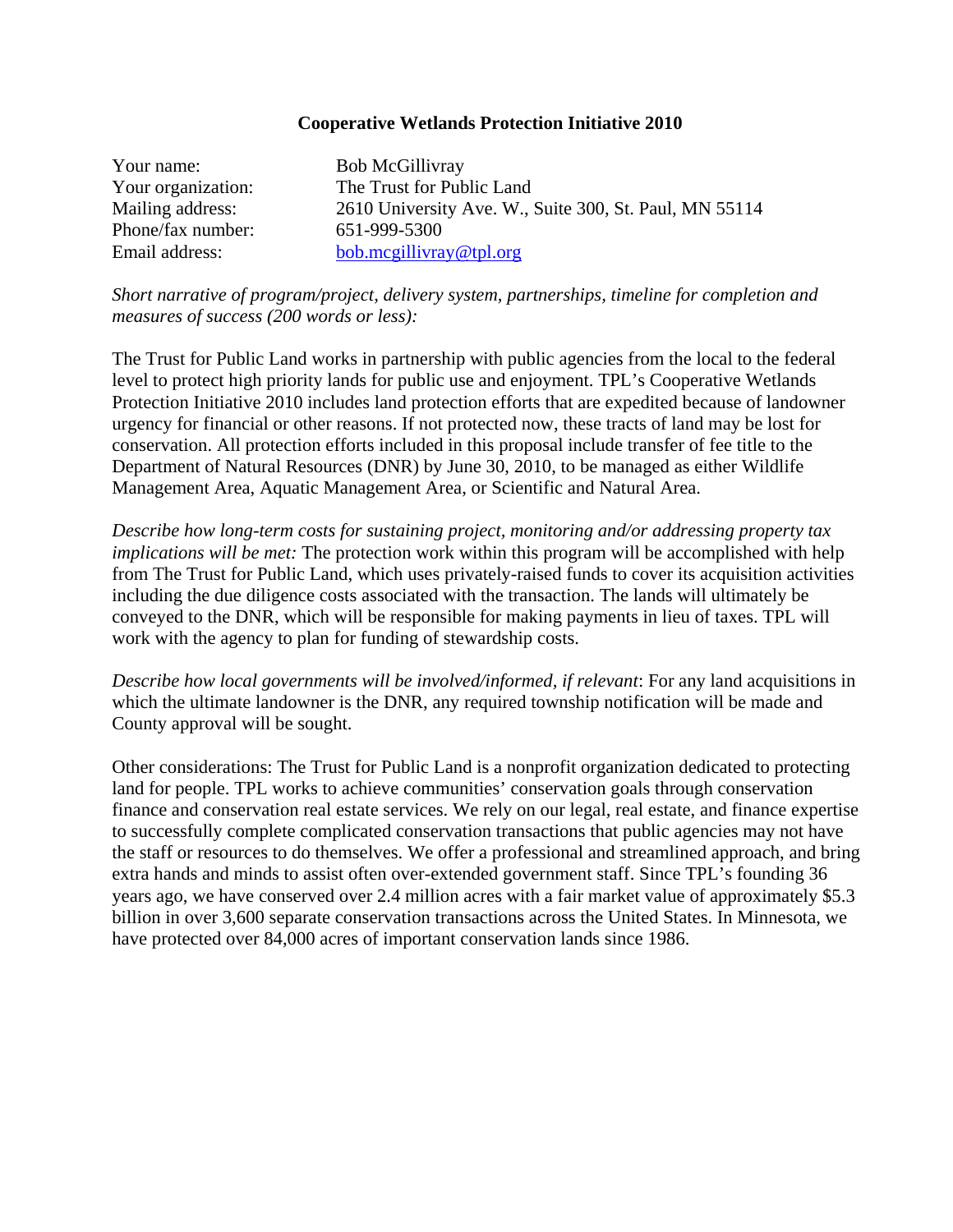#### **Private Wetlands Protection Initiative**

| Your name:         | Kris Larson                                            |
|--------------------|--------------------------------------------------------|
| Your organization: | Minnesota Land Trust                                   |
| Mailing address:   | 2356 University Ave. W., Suite 240, St. Paul, MN 55114 |
| Phone/fax number:  | 651-647-9590; Fax: 651-647-9769; Duluth: 218-722-4641  |
| Email address:     | klarson@mnland.org                                     |

*Short narrative of program/project: delivery system, partnerships, timeline for completion and measures of success (200 words or less):* Within the next year, the Land Trust proposes to complete approximately 6-8 new conservation easements on 500-700 acres of on important wetland and upland habitat within its Edge of the Prairie Critical Landscape. This landscape encompasses the State's primary migratory waterfowl corridor extending from Meeker County northwest to Becker County. Within this corridor, the Land Trust has already identified 15 properties covering more than 2,000 acres whose landowners have expressed interest in protecting their properties. These projects are both "shovel ready" and urgent. Discussions are underway with the identified landowners and the Land Trust has the mechanisms in place to secure the conservation easements. In addition, because the improved federal tax benefits for donations of easements sunset in 2009, we have a narrow window of time to utilize these important incentives. The easements will prohibit alterations or conversions of the wetlands and limit development and other detrimental uses on the adjacent uplands.

Most of the plans developed to protect Minnesota's wildlife heritage—including the Statewide Conservation Plan—cite the protection and restoration the state's remaining wetlands as one of the top priorities to achieve the State's conservation goals. Moreover, these plans cite the use of conservation easements on private lands as one of the primary strategies to protect this important habitat backbone.

*Describe how long-term costs for sustaining project, monitoring and/or addressing property tax implications will be met*: These projects will be sustained long term through the Minnesota Land Trust accredited Conservation Easement Stewardship Program. The conservation easement properties will be monitored annually, appropriate easement management and record keeping conducted and any potential violations enforced as appropriate. Funds from this grant will be dedicated to the Land Trust's Stewardship Fund for this purpose. Additionally, ecological management plans will be required for protected properties. The properties will remain in private ownership and property taxes will continue to be paid by these private owners.

*Describe how local governments will be involved/informed, if relevant*: The Minnesota Land Trust has a history of working with local governments throughout Minnesota to achieve mutual conservation objectives. Where appropriate, these local governments will be informed of the easement acquisitions, while simultaneously respecting issues of landowner confidentiality. The Land Trust routinely consults local plans when evaluating private conservation projects.

*Other considerations*: As described above, conservation easements have been identified as one of the primary strategies for protecting wildlife habitats on private lands and the Minnesota Land Trust has a long and successful history of excellence in conservation easement activity, as suggested by its designation as one of the first accredited land trusts in the country. The Land Trust will work with each landowner to determine the appropriate management of the property to maximize its habitat values. In addition, many of the projects identified by the Land Trust are adjacent to publicly accessible lands; as such, the easements help improve and maintain the wildlife productivity of the entire public/private complex of land.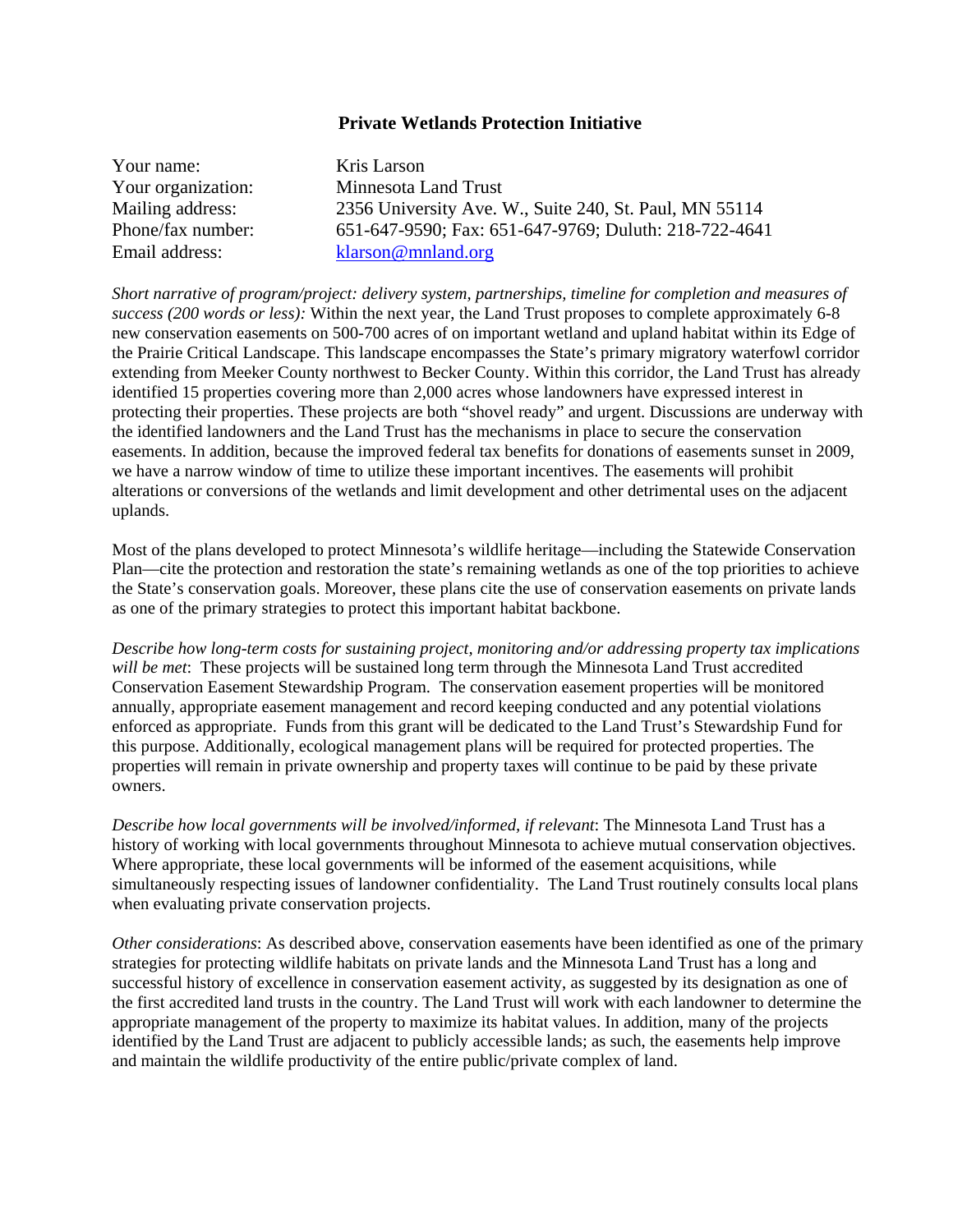#### **Reinvest in Minnesota (RIM) Reserve-Wetlands Reserve Program (WRP) Leveraging Project**

*Kevin Lines Tim Koehler 520 Lafayette Road North 375 Jackson Street, Suite 600 St. Paul, MN 55155 Saint Paul, Minnesota 55101 651-297-1894/651-297-5615 651-602-7857/651-602-7914 kevin.lines@state.mn.us tim.koehler@mn.usda.gov* 

*Board of Water and Soil Resources*  $\qquad \qquad$   $Natural$  *Resources Conservation Service* 

The State of Minnesota, as recommended by the Lessard Outdoor Heritage Council (LOHC), is being requested to provide \$23,000,000 of Reinvest in Minnesota (RIM) Reserve Program funding to leverage \$33,000,000 of the United States Department of Agriculture (USDA) Wetlands Reserve Program funds. This partnership will expand past efforts and provide valuable resources to the citizens of the state to protect and restore priority wetland and associated upland wildlife habitat and create and sustain jobs and income to local landowners, businesses and others in the State of Minnesota. With full funding, we anticipate protection of approximately 12,000 new habitat acres under the RIM-WRP Partnership.

This opportunity will be offered statewide but has a priority focus in the Prairie Pothole Joint Venture Area of western Minnesota. It will be delivered by local staff of the USDA Natural Resources Conservation Service (NRCS), local Soil and Water Conservation District (SWCD) staff and assisted by program staff from both NRCS and the Board of Water and Soil Resources (BWSR). Since the local SWCD is responsible for the delivery of the RIM Reserve program to private landowners on behalf of the State of Minnesota, they are ideally suited to work in concert with their local NRCS staff to efficiently and effectively deliver the RIM-WRP partnership. Once an easement is acquired, NRCS is responsible for maintenance, inspection and monitoring during the life of their 30-year WRP easement. The State of Minnesota assumes responsibility via its RIM Reserve easement once the 30-year WRP easement has expired. The BWSR partners with local SWCDs to carry-out oversight, monitoring and inspection of its conservation easements.

The USDA NRCS currently has \$8 million of WRP funds on hand with an additional \$7 million requested for WRP easement acquisition. RIM Reserve funding is needed to leverage federal dollars in order to provide fair compensation to willing landowners to secure wetland and associated upland easements. In October, 2009, NRCS in MN is projected by its Washington D.C. office to receive another \$15,000,000 of WRP funding that can be obligated for new easements, if RIM funds are available. Local staff and partner employees and contractors (Ducks Unlimited and MN Waterfowl Association) are working on the RIM-WRP effort from previously funded bonding bills. If additional funds are secured experienced technical staff will be able to continue to assist landowners with protecting and restoring critical habitat. If RIM funds are not received USDA NRCS will not be able to obligate the WRP funds and they will be lost back to the national budget. The ultimate consequence will be 12,000 acres of new habitat lost due to lack of RIM-WRP Partnership funding.

In 2008 BWSR and NRCS accepted nearly 300 applications for RIM/WRP Easements on over 33,000 acres for an estimated cost of over \$75 million. The applications were scored and ranked and the top scoring highest priority 98 applications were funded. This left a backlog of 184 applications offering approximately 22,000 acres. The total cost to fund this backlog is \$49,165,600. The breakdown of these costs is as follows:

|                      | <b>RIM</b>   | <b>WRP</b>   |
|----------------------|--------------|--------------|
| Easement acquisition | \$16,666,000 | \$19,230,000 |
| Restoration          | 2.220.000    | 6.660,000    |
| Technical Assistance | 1,866,600    | 2,583,000    |
|                      | \$20,752,600 | \$28,413,000 |

BWSR and NRCS are preparing for Phase II of the RIM/WRP. Local offices are currently working with landowners on applications. Interest remains high and it is estimated that we will be to secure in excess of \$100 million of applications. This demonstrates that the true need is much greater what the current backlog shows. As new applications are received and existing Phase 1 applications are considered again we will once again fund the highest scoring priority applications. Much of the newly received applications could indeed score higher than the existing backlog and provide better environmental (wildlife, water quality, flood reduction, erosion control, etc.) benefits than those not funded in Phase 1. Each year that an easement is not secured from a willing seller the price increases. This is true, based on U of M collected data, even though the economy as a whole is in a recession. The demand for recreational land continues to be strong.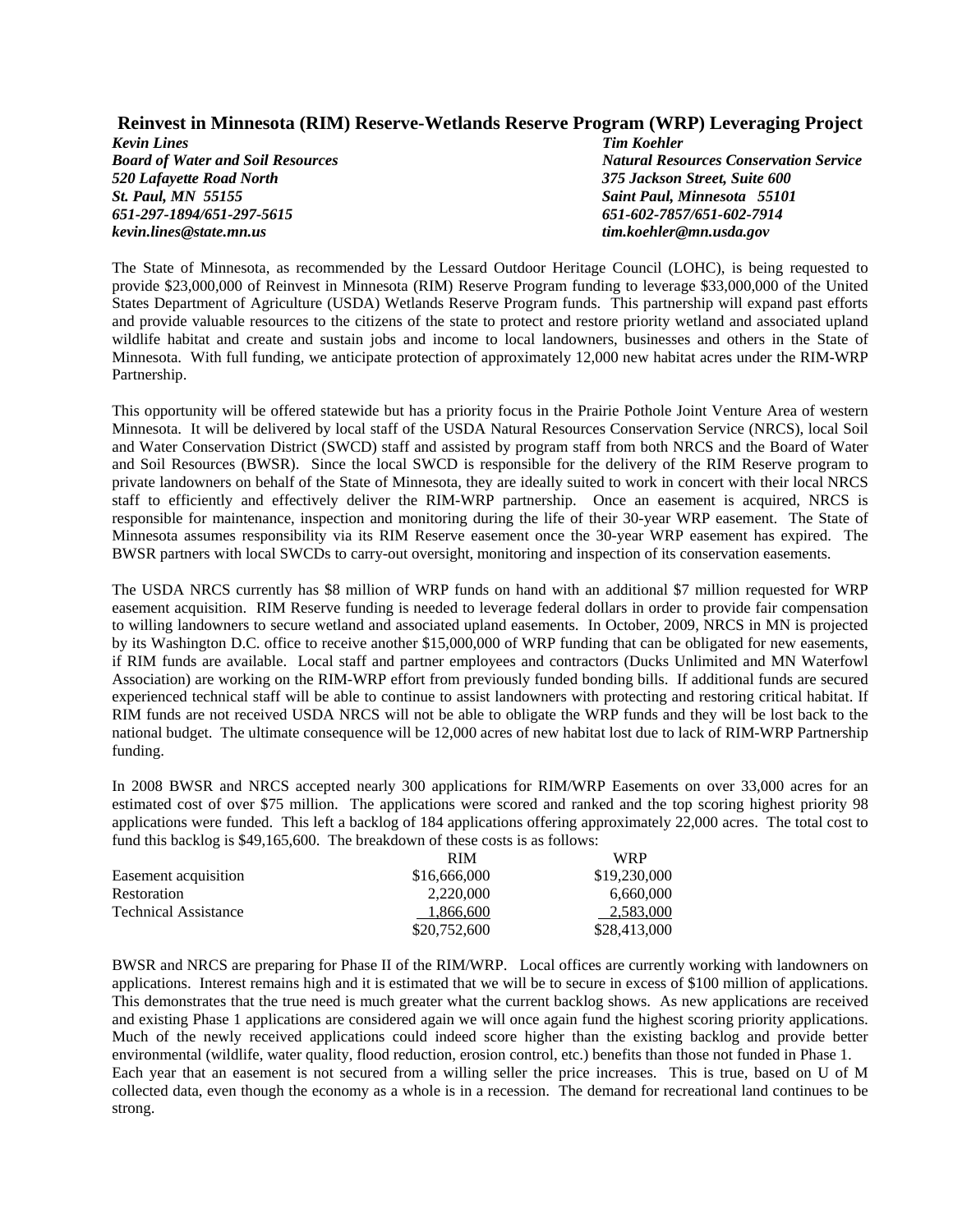#### **Wetlands Reserve Program (WRP) Focused Acceleration Project**

Your name: Brad Nylin

Your organization: Minnesota Waterfowl Association Mailing address: 901 First Street N. Hopkins, MN 55343 Phone/fax number: (952) 767-0320 – (952) 767-0324 Email address: brad.nylin@mnwaterfowl.com

*Short narrative of program/project: delivery system, partnerships, timeline for completion and measures of success (200 words or less):*

The Minnesota Waterfowl Association is requesting \$100,000 of funding to leverage \$100,000 of funds, services, equipment and supplies from the USDA Natural Resources Conservation Service (NRCS and the US Fish and Wildlife Service (USFWS). This partnership will expand past efforts and provide valuable resources to the citizens of the state to Protect and Restore priority wetland and associated upland wildlife habitat and create and sustain jobs and income to local landowners, businesses and others in the State of Minnesota.

This effort will be focused on both the southwestern and west central part of the State of Minnesota and will have a priority focus in the Prairie Pothole Joint Venture Area of Minnesota. It will be delivered by MWA staff working in and with local NRCS field office staff in Detroit Lakes and south west Minnesota.

*Describe how long-term costs for sustaining project, monitoring and/or addressing property tax implications will be met:* This work is on private land under federal easements so landowners will continue to pay property tax and NRCS will monitor easements.

*Describe how local governments will be involved/informed, if relevant:* N/A

#### *Lost Opportunity*

Each year that an easement is not secured from a willing seller the price increases. This is true, based on U of M collected data, even though the economy as a whole is in a recession. The demand for recreational land continues to be strong. Currently local staff and MWA employees have worked on the WRP effort. If these funds are secured experienced technical staff will be able to continue (in Detroit Lakes) and expand (in south west Minnesota) to assist landowners protect and restore critical habitat. The current position of MWA located in Detroit Lakes will expire in September of 2009 with no additional funding being available to extend it.

#### *Urgency*

Currently USDA NRCS has \$8 million of WRP funds on hand with an additional \$7 million requested for WRP easement acquisition. WRP and RIM/WRP continues to be available and requires dedicated staff to implement all phases from applications to securing easements to final restoration. On or about October 1, 2009, NRCS in MN is projected by its Washington Office to receive another \$15,000,000 of WRP funding that can be obligated for new easements when it is received.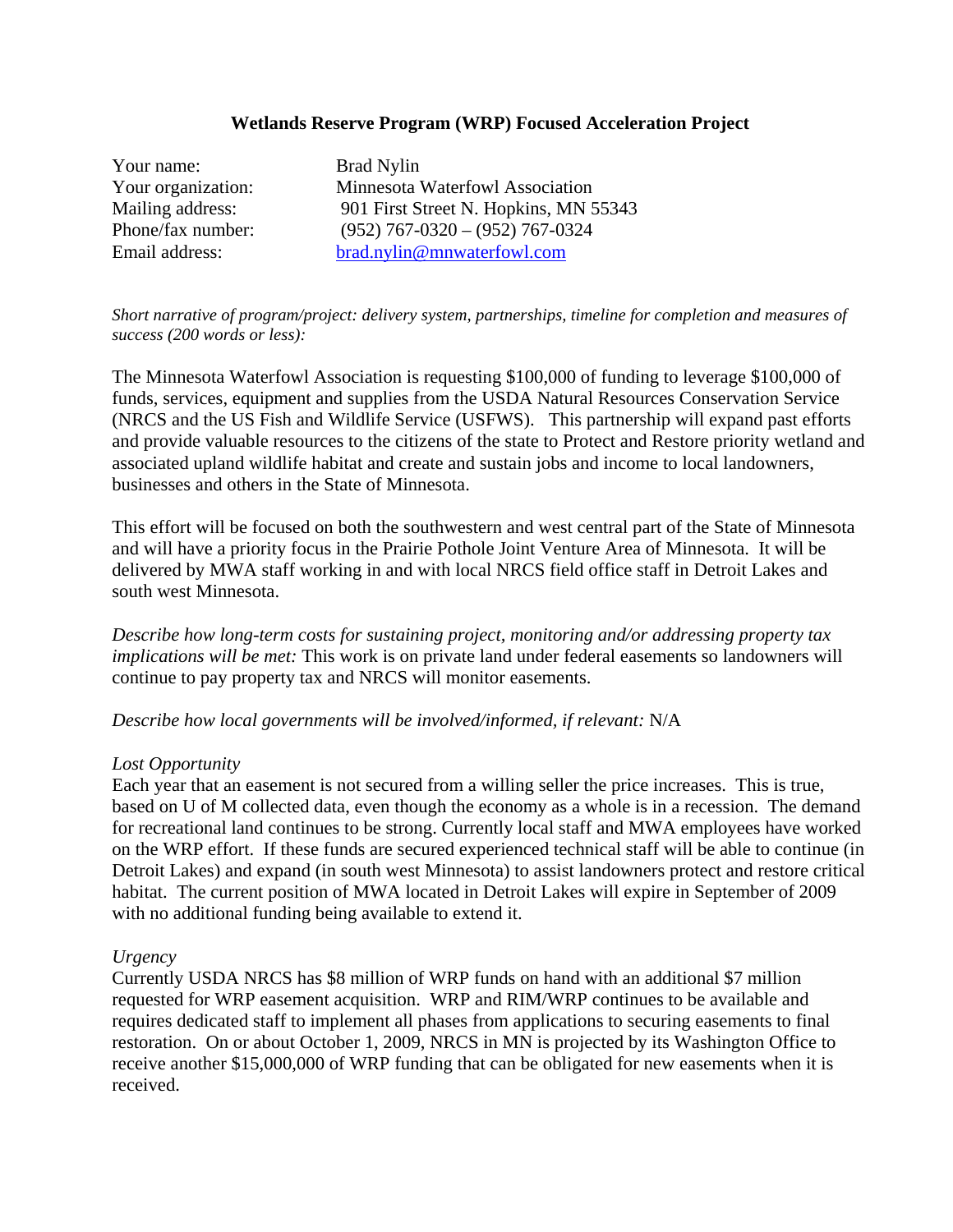#### **Wildlife Management Area Restorations and Enhancements**

Your name: Brad Nylin Your organization: Minnesota Waterfowl Association Mailing address: 901 First Street N. Hopkins, MN 55343 Phone/fax number: (952) 767-0320 – (952) 767-0324 Email address: brad.nylin@mnwaterfowl.com

*Short narrative of program/project: delivery system, partnerships, timeline for completion and measures of success (200 words or less):* 

Bejou and Dittmer WMA: Wildlife Management area and restoration and enhancements. The work done on this 6,000 acre's is complete topographic, hydrologic and soils engineering survey data for all three WMA's and plans and specifications for future wetland restoration structures and access development. All work will be completed by local contractors. Project completion June 30, 2011.

Ranum WMA: Engineering and restoration of 7 wetlands, construction of access trail for restorations prescribed burning and maintenance of WMA. Restoration of 75 acres of grass, and construction of parking area. All work will be completed by local contractors. Project completion June 30, 2011.

*Describe how long-term costs for sustaining project, monitoring and/or addressing property tax implications will be met:* 

This work is on existing WMA's so this will far under the DNR's existing monitoring plans.

*Describe how local governments will be involved/informed, if relevant:*  N/A

*Other considerations:*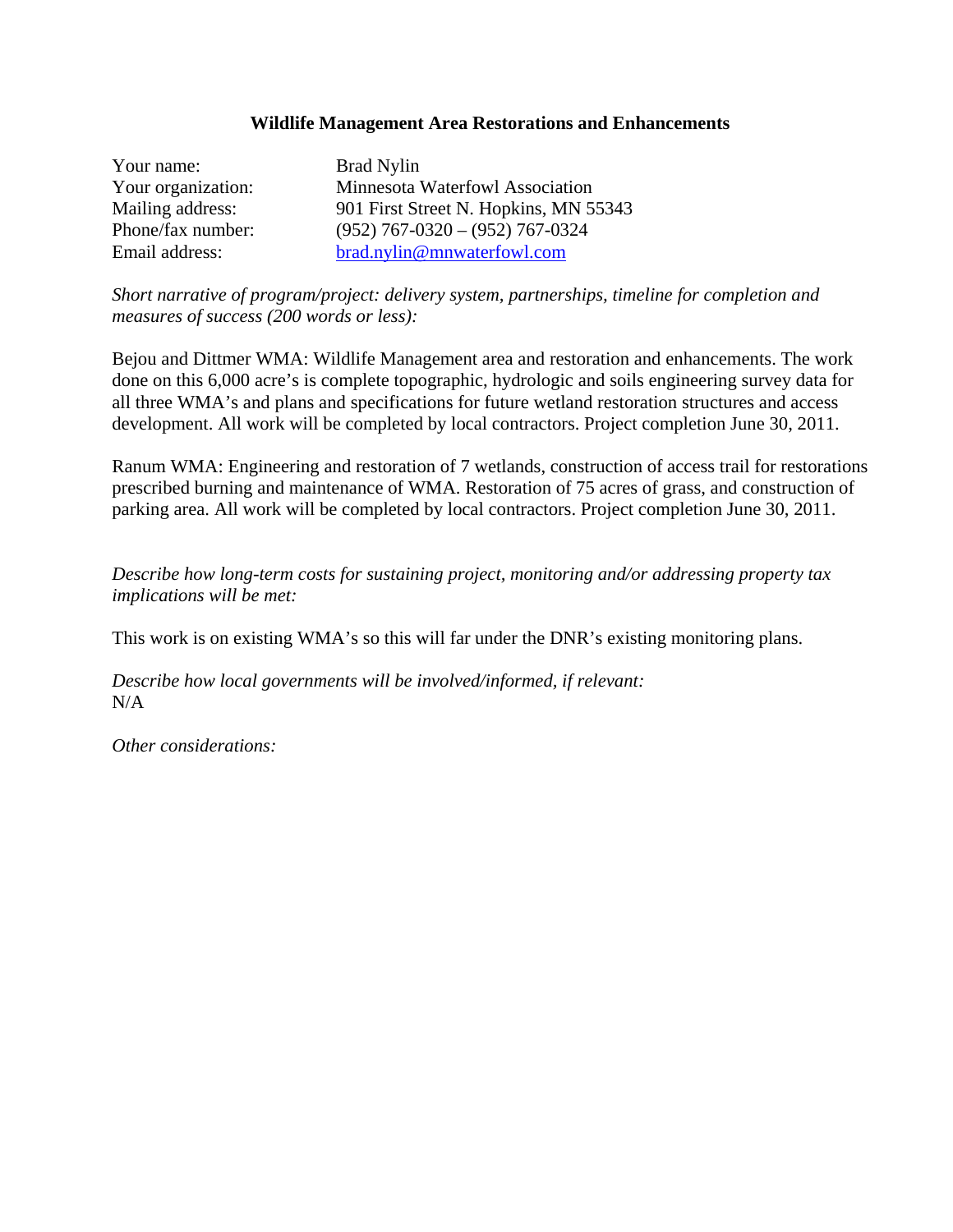#### **Wildlife Management Area Roundouts**

| Your name:         | <b>Brad Nylin</b>                     |
|--------------------|---------------------------------------|
| Your organization: | Minnesota Waterfowl Association       |
| Mailing address:   | 901 First Street N. Hopkins, MN 55343 |
| Phone/fax number:  | $(952)$ 767-0320 - $(952)$ 767-0324   |
| Email address:     | brad.nylin@mnwaterfowl.com            |

*Short narrative of program/project: delivery system, partnerships, timeline for completion and measures of success (200 words or less):* 

MWA will negotiate acquisition of parcels from willing sellers to be turned over to the DNR. MWA will be main partner and will seek other conservation NGO's for partnering opportunities. Completion for these acquisitions will be June 2010. There are a total of five parcels of land on two WMA's.

*Describe how long-term costs for sustaining project, monitoring and/or addressing property tax implications will be met:* 

These acquisitions will become part of two separate existing WMA's. that will protect 555 total acres and round out WMA's. Reformulated DNR P.I.L.T. payments would be used for property tax implications, these payments would be comparable to existing property tax's.

*Describe how local governments will be involved/informed, if relevant:*  MWA will contact county commissioner.

#### *Other considerations:*

These acquisitions have willing sellers and they would help round out existing WMA's. There would be partnering opportunities within this area, and would expand public use in these areas.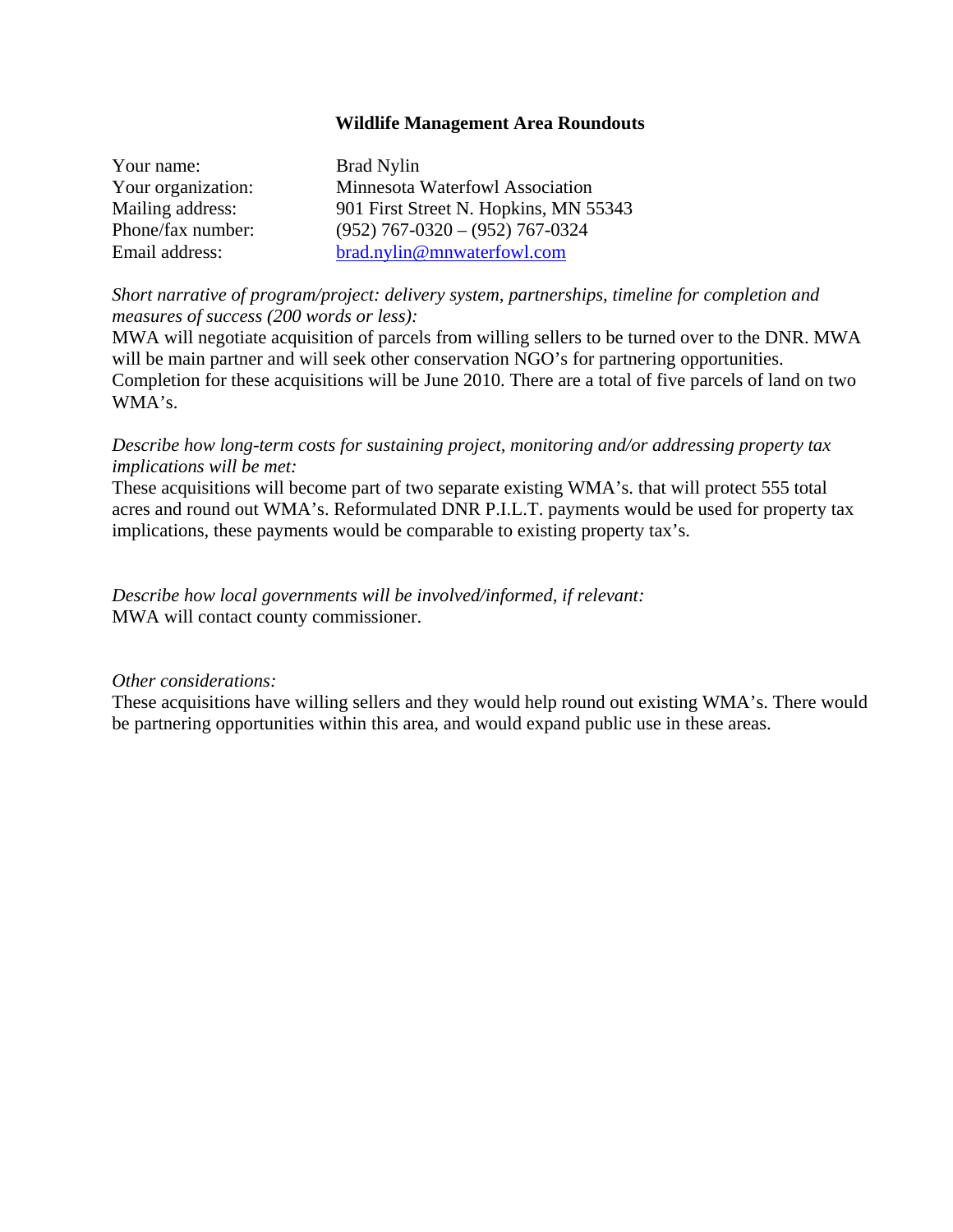#### **Wildlife Management Area Acquisitions Wild Rice Accelerated Management Wetlands and Shallow Lake Assessment and Management**

| Your name:         | Ray Norrgard                                      |
|--------------------|---------------------------------------------------|
| Your organization: | MN DNR – Wildlife Management Section              |
| Mailing address:   | 500 Lafayette Road, St. Paul State: MN Zip: 55112 |
| Phone/fax number:  | $(651)$ 259 - 5227/(651) 297-4961                 |
| Email address:     | ray.norrgard@dnr.state.mn.us                      |

#### *Short narrative of program/project: delivery system, partnerships, timeline for completion and measures of success (200 words or less):*

The MN DNR is working with partners in a targeted approach to assess, restore, enhance and protect the aquatic ecology of wetland and shallow lake habitat complexes. These complexes provide the migration, brood rearing, and hiberia critical for shorebirds, waterfowl, water birds, turtles and amphibians. The work will be completed by the end of calendar year 2010 in order to accommodate a full field season.

Shallow lake assessments, including both pre and post project lake monitoring, will provide the information necessary to design, implement, and evaluate lake management strategies including outlet modification and management activities such as drawdowns.

Enhancement includes replacement and upgrading water level control structures. DNR currently has management responsibility for over 600 such structures. 35% of these are more than 30 years old and potentially risk failure. Active management of wild rice lakes focuses on keeping lake outlets free flowing to maintain natural water levels beneficial to wild rice production.

Fee acquisition for wildlife management areas will allow wetland restoration, management and protection in perpetuity. This proven program will target wetland habitat complexes.

#### *Describe how long-term costs for sustaining project, monitoring and/or addressing property tax implications will be met:*

The long-term management costs of these projects will be borne by the DNR Game and Fish Fund, federal excise taxes on hunting equipment, donations and grant applications. In lieu of tax payments will be made on acquired lands through existing mandates and procedures.

#### *Describe how local governments will be involved/informed, if relevant:*

Local governments will be informed of proposed management actions such as acquisition and water level manipulations through established procedures that are already in place.

*Other considerations:*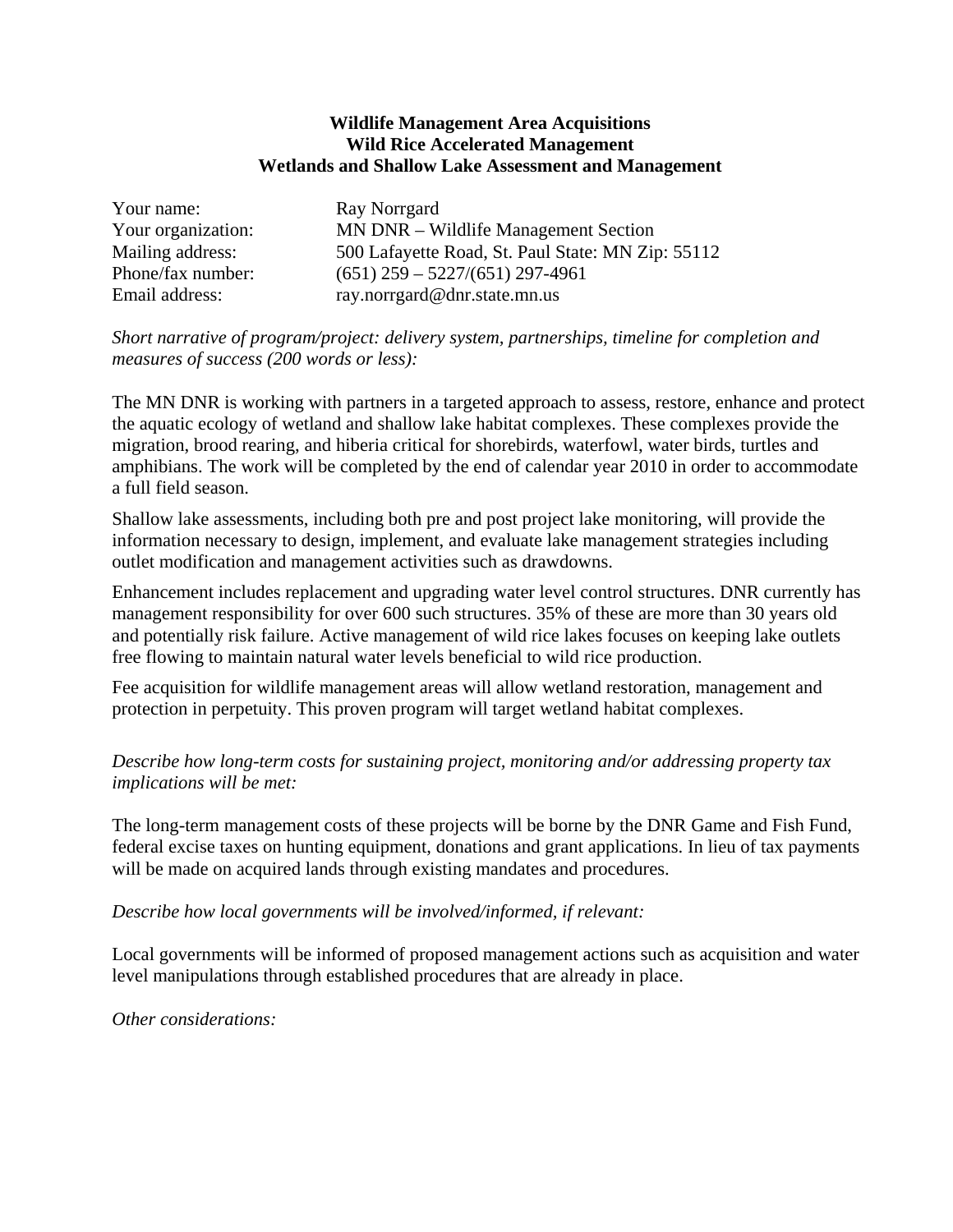#### **Accelerated Shallow Lake Enhancements**

| Name:             | Jon Schneider, Manager – Minnesota Conservation Programs |
|-------------------|----------------------------------------------------------|
| Organization:     | Ducks Unlimited, Inc.                                    |
| Mailing address:  | 311 East Lake Geneva Road, Alexandria, MN 56308          |
| Phone/fax number: | 320.762.9916                                             |
| Email address:    | jschneider@ducks.org                                     |

*Short narrative of program/project: delivery system, partnerships, timeline for completion and measures of success:* DU requests \$5,800,000 to provide wetland bio-engineering services to the Minnesota DNR and US Fish & Wildlife Service to structurally enhance approximately 18 shallow lakes totaling about 12,728 wetland acres. These complex structure projects constitute a backlog of shallow lake and large wetland water control structure and/or fish barrier projects previously engineered by DU for DNR and the Service. Structures will be constructed on public land or on private land under permanent easement, and will be used by state or federal land management staff to conduct temporary draw-downs to improve shallow lake ecology and habitat for waterfowl and other migratory birds by reducing invasive fish and rejuvenating aquatic plants and invertebrates. With this funding, DU staff will provide final engineering and construction management oversight throughout the process, and will solicit competitive bids and award construction contracts to private firms to implement the projects. This request also includes funding for DU shallow lake project field coordinators and engineering staff and travel costs to assess and develop engineering plans for 10 or more future shallow lake enhancement projects, and assist state and federal agencies in securing structure or flowage easements from private landowners, permits, and the legal "wildlife lake" designation process required to allow active water level management of additional shallow lakes.

*Describe how long-term costs for sustaining project, monitoring and/or addressing property tax implications will be met*: All projects engineered by DU will be constructed on land under state or federal agency control (permanent easement or fee-title), and all structures constructed will be managed by the Minnesota DNR or US Fish & Wildlife Service. Taxes will not be affected by these projects, and the DNR or Service will annually monitor and manage all projects in partnership with DU.

*Describe how local governments will be involved/informed, if relevant*: DU will work with the Minnesota DNR and US Fish & Wildlife Service to secure all necessary permits and permissions from counties and other local units of government such as townships and watershed districts. At the very least, all projects will require a permit from the Minnesota DNR Division of Waters, the application of which is routed for review and comment to all relevant local units of government such as county Land & Resource Management divisions and Soil & Water Conservation Districts.

*Other considerations*: DU will work closely with the Minnesota DNR and US Fish & Wildlife Service in advance regarding the final engineering and planning of these projects, and also with private landowners, lake associations, and other key stakeholder individuals and groups.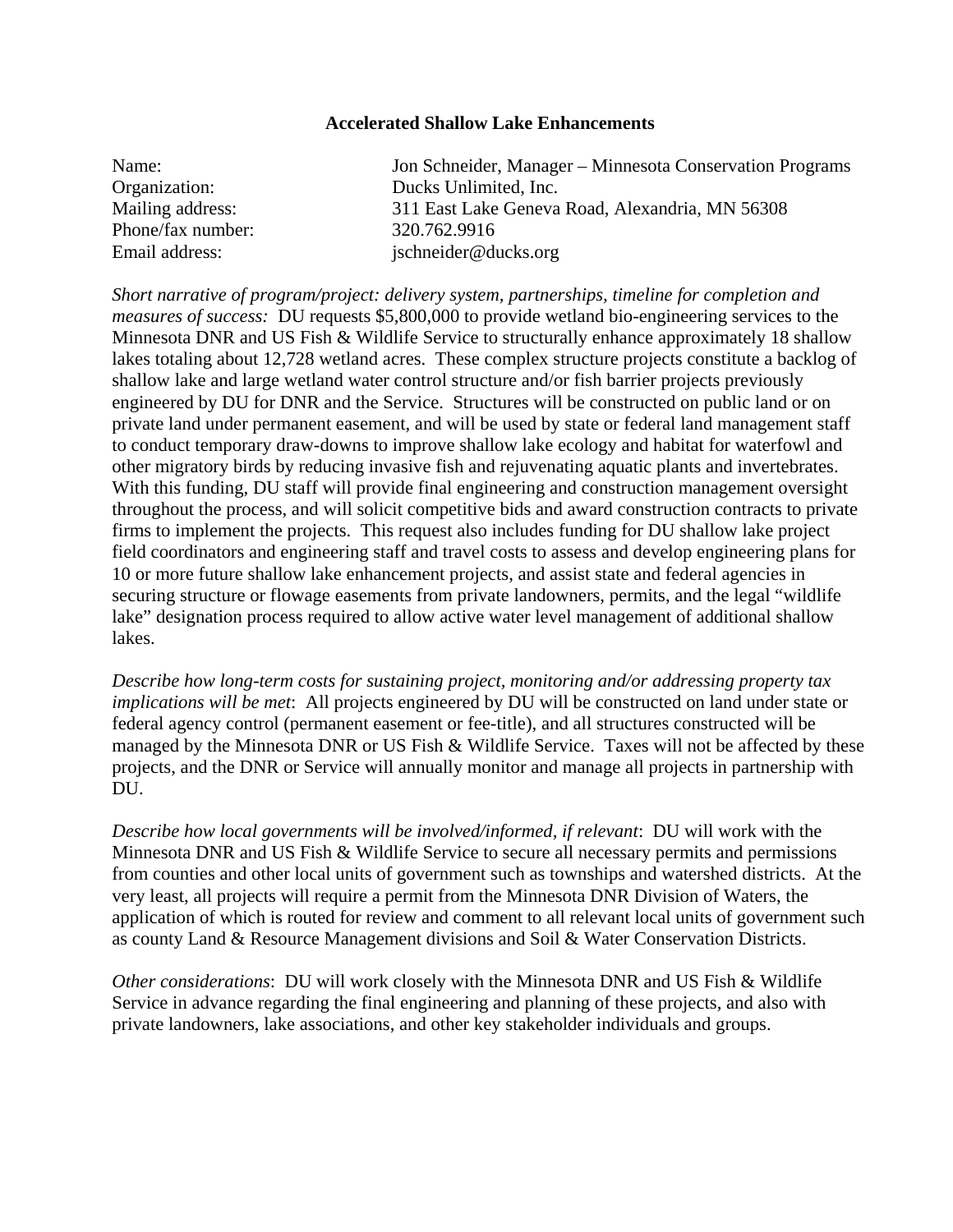#### **Shallow Lake Shoreland Easements**

| Name:             | Jon Schneider, Manager – Minnesota Conservation Programs |
|-------------------|----------------------------------------------------------|
| Organization:     | Ducks Unlimited, Inc.                                    |
| Mailing address:  | 311 East Lake Geneva Road, Alexandria, MN 56308          |
| Phone/fax number: | 320.762.9916                                             |
| Email address:    | jschneider@ducks.org                                     |

*Short narrative of program/project: delivery system, partnerships, timeline for completion and measures of success*: DU requests \$1,600,000 to work with private landowners on key shallow lakes of critical importance to ducks and other migratory birds to secure permanent conservation easements on unprotected shoreland. One or more easements will be secured through appraisal and purchase from willing private landowners to protect approximately 460 acres of uplands and 40 acres of wetlands on shallow lakes actively managed for wildlife by the Minnesota DNR or U.S. Fish & Wildlife Service. These easements will protect private shoreland from future development, and will help prevent further degradation of sensitive shallow lake shoreline and lake ecology. They will also help to minimize conflicting lake management expectations in the future by minimizing subdivision of private shoreland tracts. Easements may also be tailored to help secure agency access to shallow lake outlets for lake management purposes, and to place, operate, and maintain water control structures and fish barriers. This funding request includes cost of easements, appraisals, title and closing costs, legal survey, baseline property condition documentation, stewardship endowment for future annual easement monitoring and landowner stewardship to ensure easement conditions are maintained, and for DU staff and travel costs. DU conservation easement will also include first right of refusal for future fee-title acquisition. Public access to DU easements is a landowner right they will retain, and public access will be determined by the landowner.

*Describe how long-term costs for sustaining project, monitoring and/or addressing property tax implications will be met*: All lands under DU conservation easements will continue to be privately owned and managed, and property taxes will be paid by landowners according to local and county tax assessment methods which vary by location throughout Minnesota. DU will annually monitor and inspect protected properties to ensure that easement terms are being sustained, and will work to steward landowners on best management practices that will protect the conservation features of the property in perpetuity.

*Describe how local governments will be involved/informed, if relevant*: DU conservation easements are recorded on the property deed at the county level upon closure. In some counties, DU will work with county and local government to protect certain natural environment lake shoreland properties to meet the objectives of their county conservation plans and water plans.

*Other considerations*: DU conservation easements compliment fee-title acquisitions by providing an alternative land protection tool for use in situations where sensitive shoreland is not for sale, but where private landowners desire to permanently protect their properties. DU easements also secure future right of refusal for future fee-title acquisition.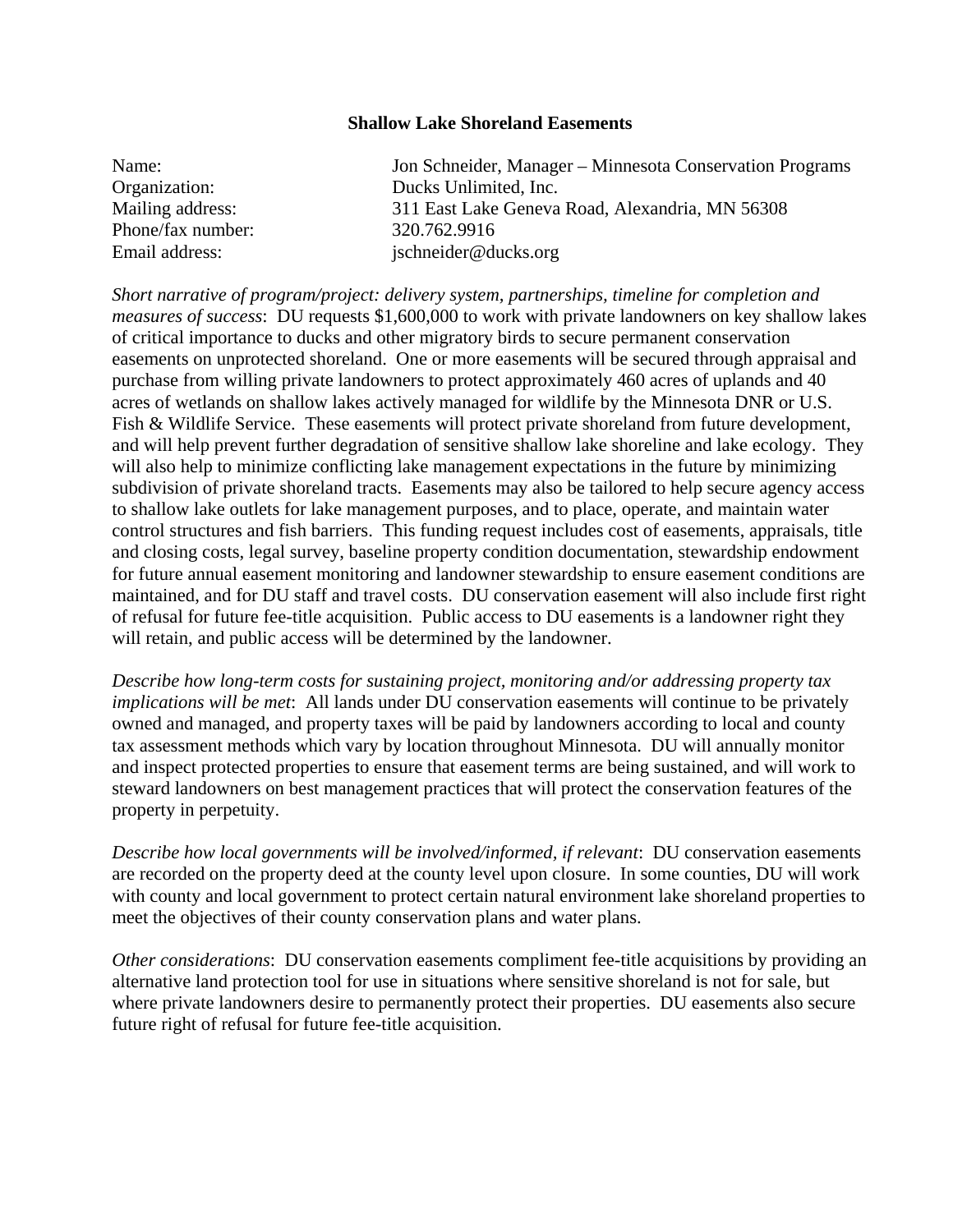#### **Shallow Lake Shoreland Acquisitions**

| Name:             | Jon Schneider, Manager – Minnesota Conservation Programs |
|-------------------|----------------------------------------------------------|
| Organization:     | Ducks Unlimited, Inc.                                    |
| Mailing address:  | 311 East Lake Geneva Road, Alexandria, MN 56308          |
| Phone/fax number: | 320.762.9916                                             |
| Email address:    | jschneider@ducks.org                                     |

*Short narrative of program/project: delivery system, partnerships, timeline for completion and measures of success*: DU requests \$900,000 to work with private landowners on key shallow lakes of critical importance to ducks and other migratory birds to acquire unprotected shoreland. One or more tracts will be secured through appraisal and purchase from willing private landowner sellers to protect approximately 150 acres of uplands and 40 acres of wetlands on shallow lakes actively managed for wildlife by the Minnesota DNR or U.S. Fish & Wildlife Service. Acquisitions will target sensitive shoreland and tracts with high restoration potential, especially those that contain drained wetlands and converted uplands. These acquisitions will protect shoreland from future development, and will help prevent further degradation of sensitive shallow lake shoreline and lake ecology. Acquisitions may also be tailored to help secure agency access to shallow lake outlets for lake management purposes, and to place, operate, and maintain water control structures and fish barriers. This funding request includes cost of easements, appraisals, DU land protection staff and travel costs, title clearance, legal survey, and closing costs.

*Describe how long-term costs for sustaining project, monitoring and/or addressing property tax implications will be met:* All lands acquired by DU will be transferred to either Minnesota DNR or US Fish & Wildlife Service for incorporation into their existing public land management system where tracts will be open to public access. DU will assume tax payments of land upon acquisition. Upon transfer to the state, in lieu of tax payments will be made by Minnesota DNR on lands transferred to the state for inclusion into the Wildlife Management Area System. All future land management activities will be assumed by the state or federal agencies that accept the transfer of these lands, and state or federal agencies will sustain the wildlife habitat features of the properties and ensure public access. Tracts acquired for water control structure and/or fish barrier placement will be developed for those purposes in close consultation and collaboration with wildlife agencies.

*Describe how local governments will be involved/informed, if relevant*: DU will work with the Minnesota DNR and US Fish & Wildlife Service to secure county board approval for permission to transfer acquired lands to the state or federal government. In some counties, DU will work with county and local government to protect certain natural environment lake shoreland properties to meet the objectives of their county conservation plans and water plans.

*Other considerations*: DU will work closely with the Minnesota DNR and US Fish & Wildlife Service in advance of negotiating with private landowners and purchasing properties to ensure that state or federal agencies are comfortable with assuming future land management responsibility.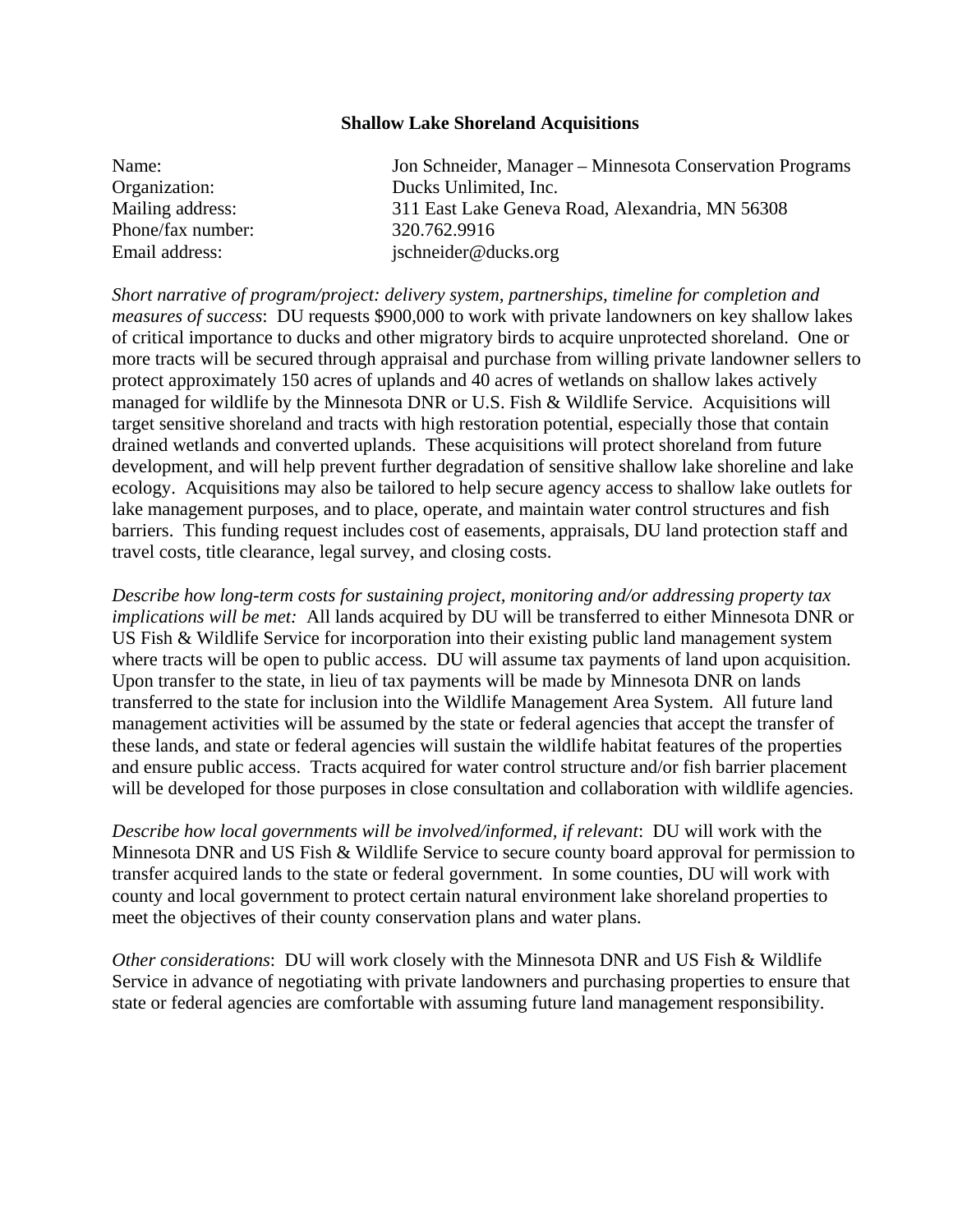#### **Acquisition and Restoration of Waterfowl Production Areas for Minnesota Valley Wetland Management District**

| Your name:         | Deborah Loon                                          |
|--------------------|-------------------------------------------------------|
| Your organization: | Minnesota Valley National Wildlife Refuge Trust, Inc. |
| Mailing address:   | 2312 Seabury Avenue, Minneapolis MN 55406             |
| Phone/fax number:  | 612-801-1935 (phone) / 612-728-0700 (fax)             |
| Email address:     | DebLoon@comcast.net                                   |

*Short narrative of program/project: delivery system, partnerships, timeline for completion and measures of success (200 words or less*): Acquisition of 80 acres, restoration of 1,055 acres and enhancement of 49 acres of wetland / upland habitat in the Prairie Pothole Region (Blue Earth and Sibley Counties). The Minnesota Valley Trust will work in partnership with the USFWS / MN Valley Wetland Management District, Friends of the Minnesota Valley, soil and water conservation districts, DNR and local conservation clubs. All projects will be completed by June 30, 2011. Upon completion, we will have restored 215 acres of wetlands and 840 acres of associated uplands / grasslands, providing new critical habitat for waterfowl, shorebirds and land birds.

*Describe how long-term costs for sustaining project, monitoring and/or addressing property tax implications will be met*: USFWS will be responsible for ongoing habitat management, monitoring and enforcement after the land has been donated to the Minnesota Valley Wetland Management District. All lands will be open for public hunting and, if applicable, fishing. USFWS will make payments to local units of government in lieu of property taxes in compliance with the Refuge Revenue Sharing Act.

*Describe how local governments will be involved / informed, if relevant:* MN Valley Trust and MN Valley Wetland Management District personnel meet with local units of government, including soil and water conservation districts and local conservation clubs, during planning of a project to share information. All projects comply with local administrative and legal requirements. After acquisition and restoration are complete the property is donated to the USFWS. The Refuge works cooperatively with local units of government as neighbors and partners.

*Other considerations*: The Minnesota Valley National Wildlife Refuge Trust, Inc. has an excellent track record of completing fee title acquisition and restoration of high quality habitat for Waterfowl Production Areas. In just the last few years, the Trust has completed land acquisition deals with 26 willing sellers, for a total of over 2,800 acres for the Refuge and Wetland Management District. All properties have been restored or are in the process of being restored.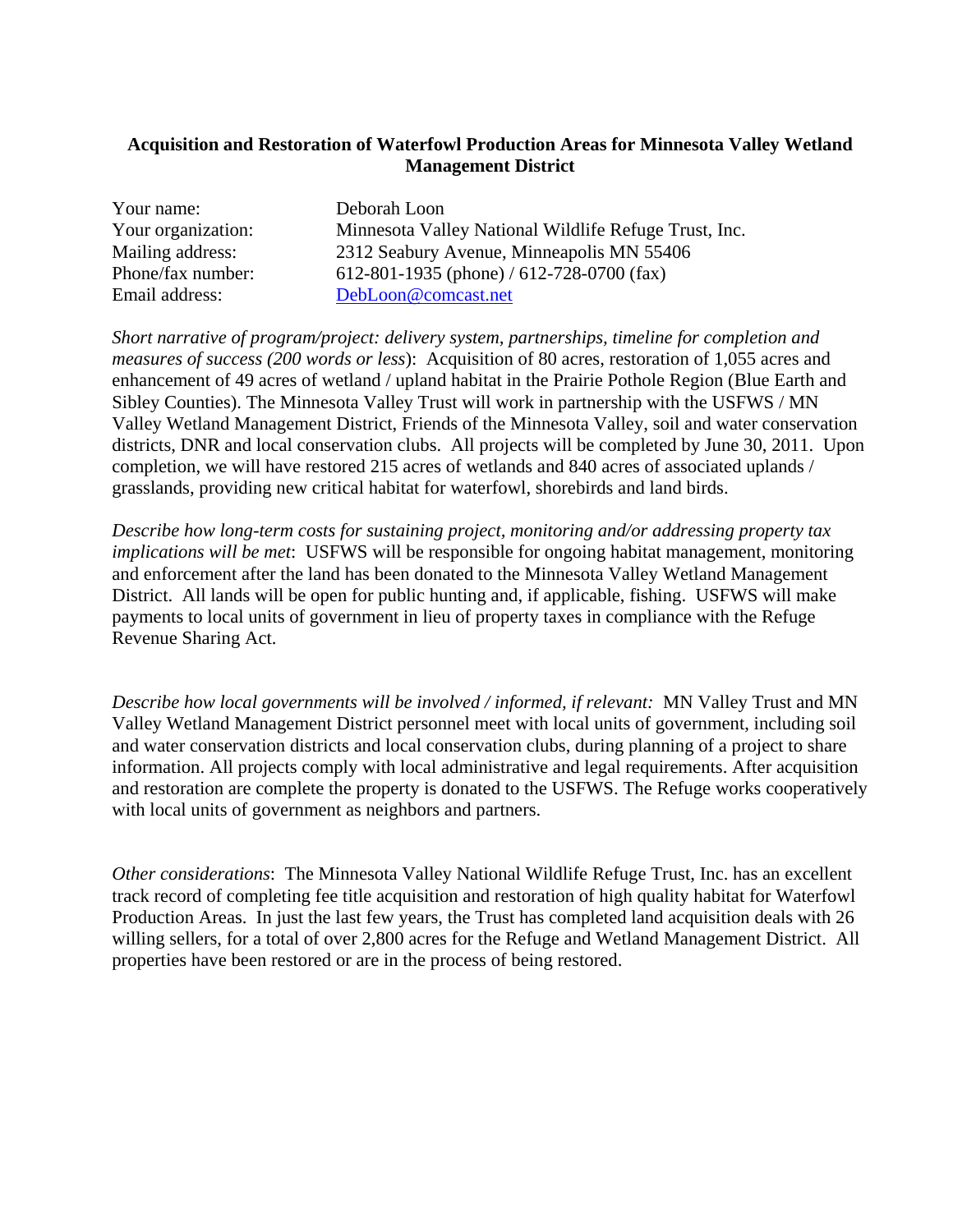#### **Minnesota Valley Wetland Management District Restoration and Enhancement Project**

| Your name:         |
|--------------------|
| Your organization: |
| Mailing address:   |
| Phone/fax number:  |
| Email address:     |

Joseph Pavelko Friends of the Minnesota Valley 10800 Lyndale Avenue South, Suite 120, Bloomington, MN 55420 612-532-3800 (phone) / 952-881-3174 (fax) jpavelko@friendsofmnvalley.org

*Short narrative of program/project: delivery system, partnerships, timeline for completion and measures of success (200 words or less):* Restore and enhance at least 657 acres of wetland and associated grasslands on Waterfowl Production Areas within the Minnesota Valley Wetland Management District. All restoration and enhancement work will be protected, monitored, and managed in perpetuity by the U.S. Fish and Wildlife Service. Restoration and enhancement work will be completed by December  $31<sup>st</sup>$ , 2011.

*Describe how long-term costs for sustaining project, monitoring and/or addressing property tax implications will be met:* USFWS will be responsible for monitoring, ongoing habitat management, and completion of restoration and enhancement work. All restoration and enhancement activities will be completed on Waterfowl Production Areas within the MN Valley Wetland Management District. MN Valley National Wildlife Refuge makes payments to counties and municipalities in lieu of taxes under authority of the Refuge Revenue Sharing Act.

*Describe how local governments will be involved / informed, if relevant:* The Minnesota Valley WMD and Friends of the Minnesota Valley work with and meet all administrative and legal requirements of the local units of government throughout the restoration and enhancement process.

*Other considerations:* During these times of increased pressures on our natural resources, especially wetlands, it is critical that protected lands provide the best possible wetland habitat to protect and ensure sustainable populations of waterfowl and other wetland dependant species. Funding as recommended by the COUNCIL will further complete the restoration/enhancement work on the Waterfowl Production Areas which will provide quality habitat for nesting, breeding, and broodrearing of migratory waterfowl, shorebirds, and other wetland dependant species.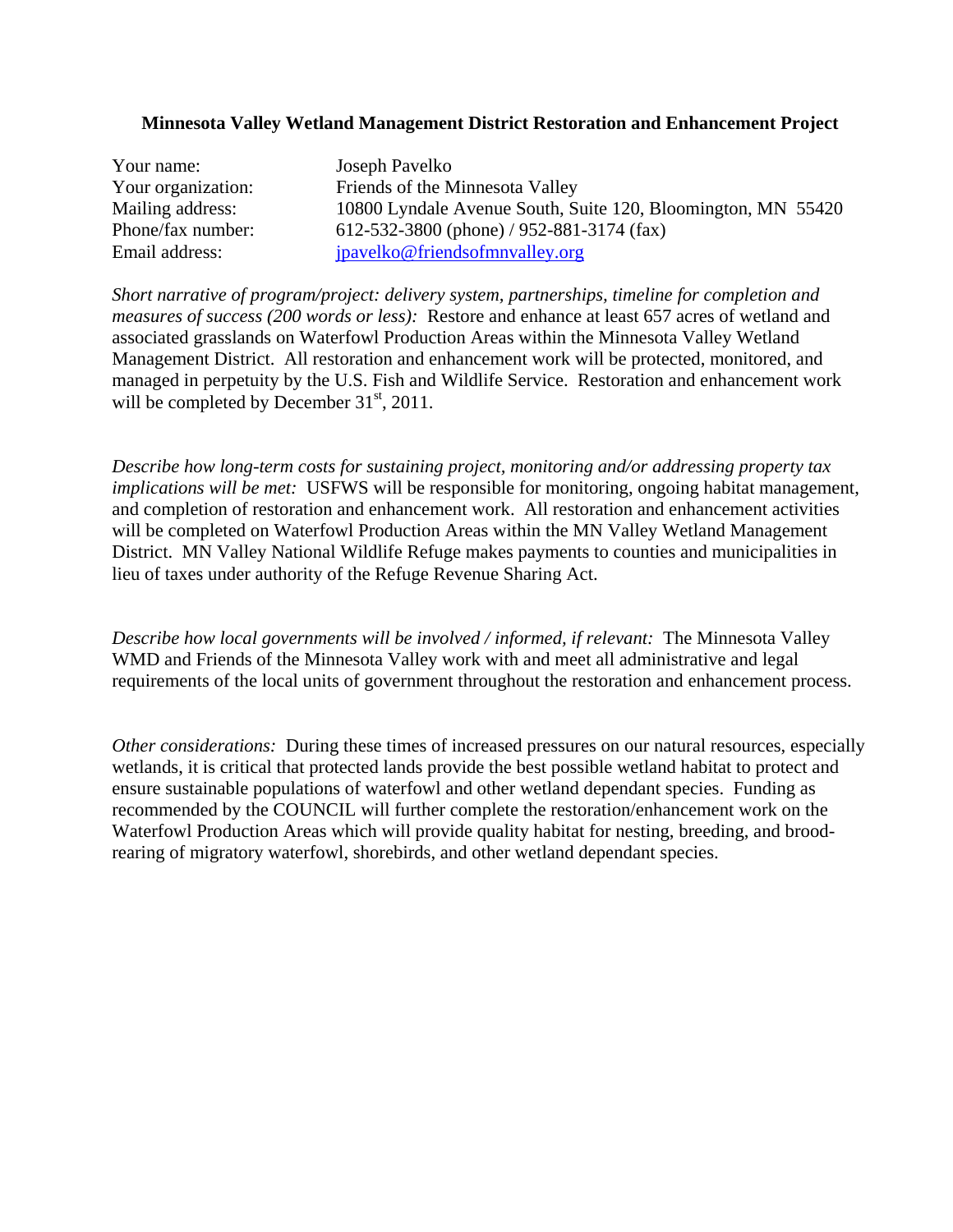#### **Accelerating the WPA Program in Minnesota-Protecting Our Investment**

| Your name:         | Jim Leach                           |
|--------------------|-------------------------------------|
| Your organization: | U.S. Fish & Wildlife Service        |
| Mailing address:   | One Federal Drive, Ft. Snelling, MN |
| Phone/fax number:  | $(612)$ 713-5406                    |
| Email address:     | jim_leach@fws.gov                   |

*Short narrative of program/project: Key elements to include are: delivery system, partnerships, timeline for completion and measures of success (200 words or less):* 

Pheasants Forever, Ducks Unlimited and the U.S. Fish and Wildlife Service (Service), will cooperate to permanently restore and conserve approximately 800 acres of grassland, and 400 acres of wetland as Waterfowl Production Areas in western and southern Minnesota. All lands acquired through this grant proposal will be owned and managed by the Service as part of the National Wildlife Refuge System.

#### *Describe how long-term costs for sustaining project, monitoring and/or addressing property tax implications will be met*:

All lands will be acquired from willing sellers. Once acquired, drained wetlands on these properties will be restored and converted grasslands will be re-planted with native grass seed. Longterm management of these lands will be the responsibility of the Service. Annually, the Service makes Refuge Revenue Sharing payments to Counties to off-set the loss of property taxes.

*Describe how local governments will be involved/informed, if relevant*:

The Service will seek County Board certification of all tracts proposed for acquisition. In addition, all proposed WPA acquisitions will be brought before the Minnesota Land Exchange Board for their approval.

#### *Urgency and opportunity*:

The Service currently has a backlog of willing landowners but lacks the financial resources to acquire these lands.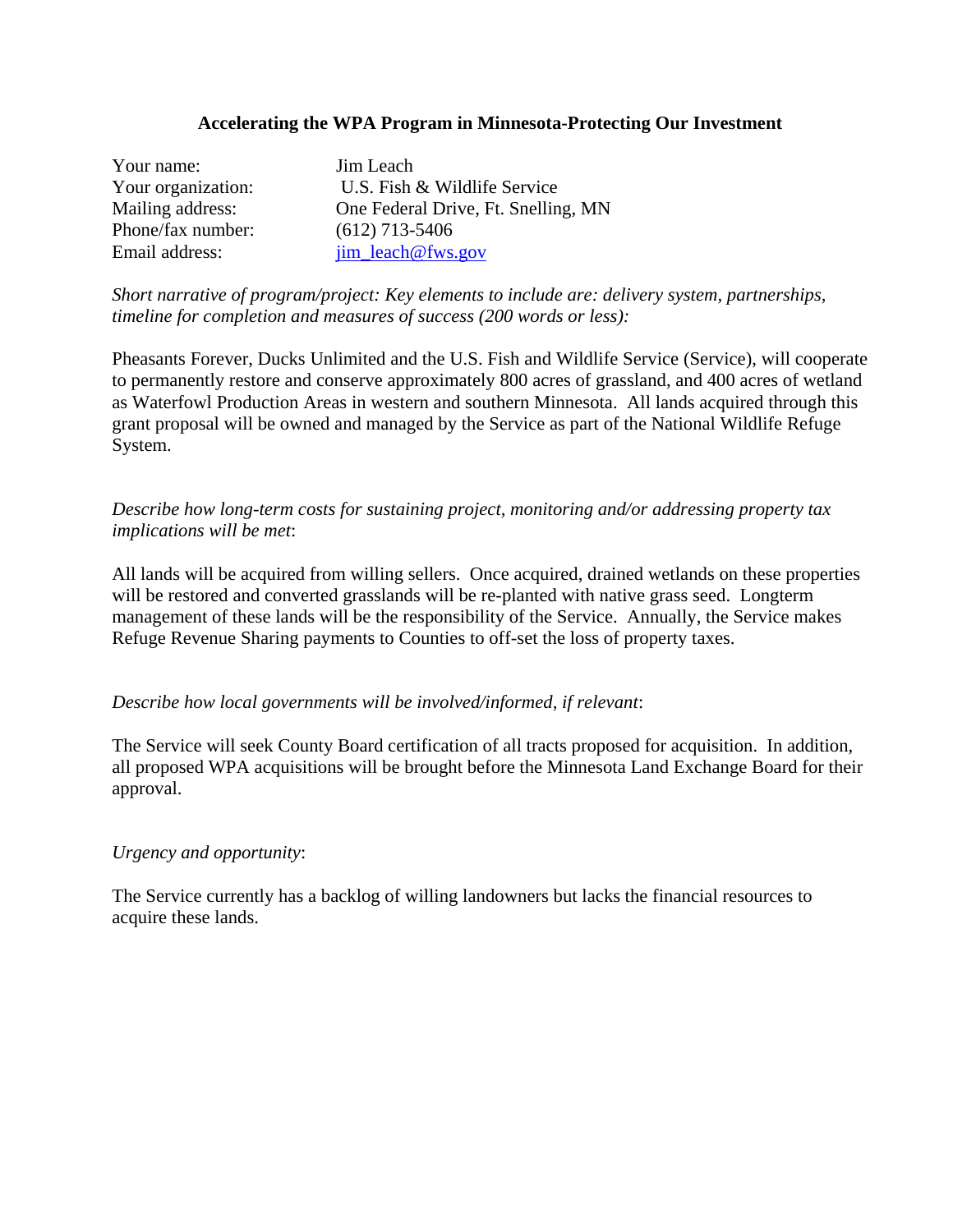#### *Partners for Fish and Wildlife***, Private Lands Habitat Restoration Program**

| Your name:         | Sheldon Myerchin                          |
|--------------------|-------------------------------------------|
| Your organization: | U.S. Fish and Wildlife Service            |
| Mailing address:   | 434 Great Oak Drive, Waite Park, MN 56387 |
| Phone/fax number:  | $(320)253 - 4682 / (320)253 - 0710$       |
| Email address:     | sheldon_myerchin@fws.gov                  |

The U.S. Fish and Wildlife Service (USFWS), Partners for Fish and Wildlife (PFW) program provides technical and financial assistance to private landowners to restore or enhance wetland and upland wildlife habitat on their land. The PFW program was initially started in Minnesota and celebrated its  $20<sup>th</sup>$  Anniversary nation-wide in 2007. The PFW program in Minnesota is delivered out of the USFWS Wetland Management Districts or National Wildlife Refuge Offices and our State Private Lands Office. There is currently 10 full-time staff in place to assist landowners with habitat restoration projects. The PFW program partners with landowners, NGOs, local, state, and other federal agencies to cost-share the completion of projects. Since the start of the program, PFW has completed approximately 70,000 acres of wetland restoration and approximately 50,000 acres of upland restoration or enhancement.

Currently the program completes approximately 2000 acres of wetland restoration per year and approximately 5000 acres of upland restoration or enhancement per year.

Funding recommended by the LOHC will accelerate the restoration or enhancement of wetland and prairie grassland on tracts protected by U.S. Fish and Wildlife Service perpetual easements, RIM easement, County owned land, and lands owned and managed by The Nature Conservancy. Wetlands will be restored by filling drainage ditches or installing water control structures. Upland grasslands are enhanced by removing invasive species or restored by seeding with prairie grass and forb mixtures. The majority of projects will be initiated in summer 2009 with completion by the year end 2010.

*Describe how long-term costs for sustaining project, monitoring and/or addressing property tax implications will be met*: The USFWS provides annual monitoring of its easement lands. Follow-up management of projects is completed by USFWS staff. The PFW program works with its landowners/partners for long-term sustainability of other projects completed.

*Describe how local governments will be involved/informed, if relevant*: The Ney Park wetland restoration project in Wright County is a county owned park. The USFWS PFW program has been requested by the county to assist them with completion of this project.

*Other considerations*: Present funding for work on these projects is very limited. Funding as recommended by the LOHC will provide for a more timely completion of these habitat restoration and enhancement projects.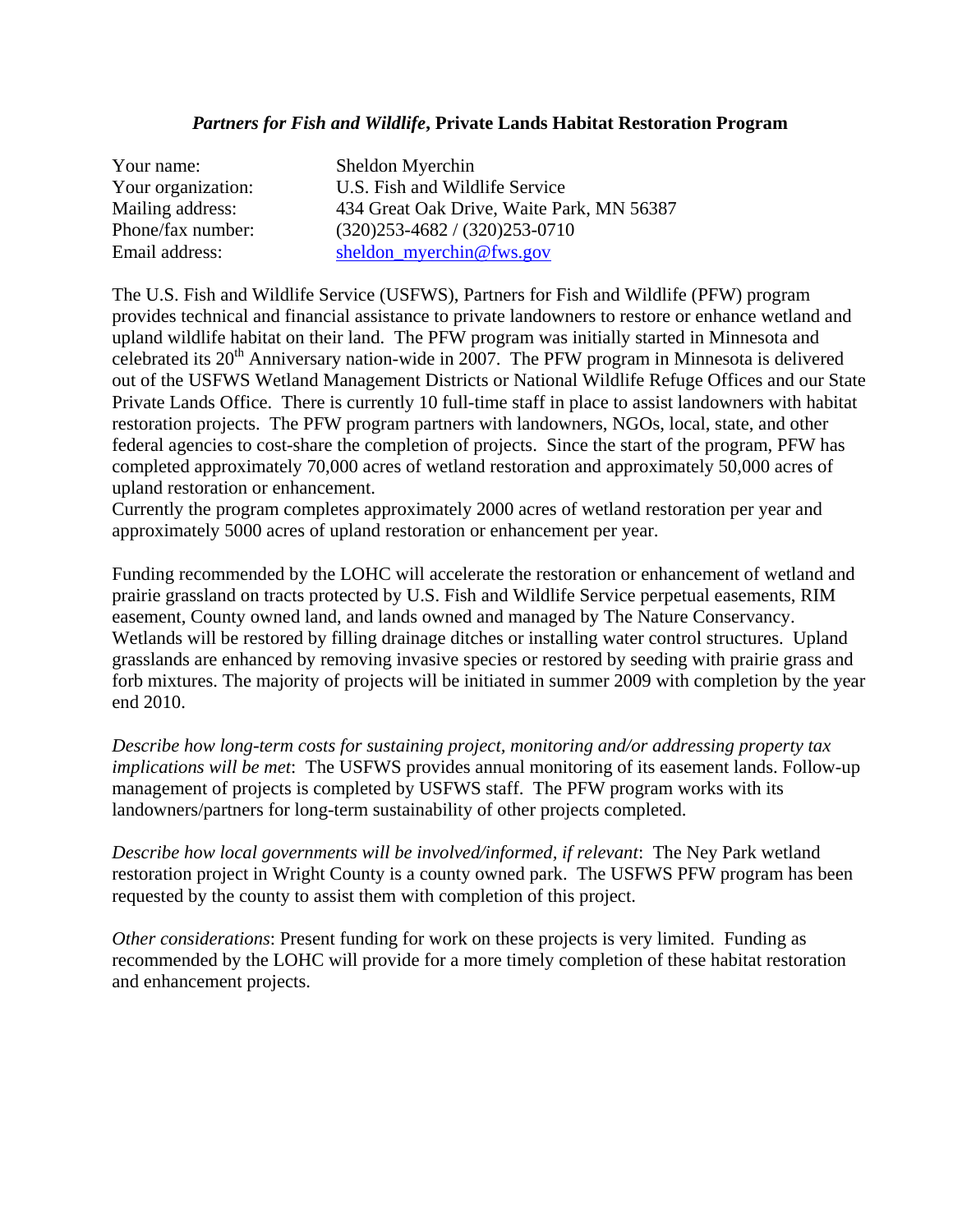#### **Preservation of Stanley Creek (Knife River) wetlands**

| Your name:         | Dave Mount                                               |
|--------------------|----------------------------------------------------------|
| Your organization: | Duluth Township                                          |
| Mailing address:   | 6092 Homestead Road, Duluth, MN 55804                    |
| Phone/fax number:  | Town Hall (218) 525-5705; Dave Mount days (218) 529-5169 |
| Email address:     | davemount@lakenet.com                                    |

#### *Short narrative of program/project: delivery system, partnerships, timeline for completion and measures of success (200 words or less):*

This project involves a 10-acre tax-forfeited parcel which St. Louis County intends to offer for public sale as developable land, despite the wetland and stream features which dominate the parcel and which would make it impossible to develop without significant disturbance. In addition to the on-site ecological values of the property, this parcel lies in the Knife River watershed, which is a federally-listed impaired water for excess sediment; clearly, avoiding disturbance to remaining, functioning wetlands is important to the recovery of this system. The Duluth Township has asked the County to delay public sale to allow time to pursue alternatives for the parcel; the purchase can proceed immediately after obtaining funds. Although the Town does not have formal collaborators on this project at present, we are working to establish partnerships with stakeholders in the Knife River TMDL development and the Lake Superior Steelhead Association, both of which are undertaking active conservation and restoration activities in the watershed. As the parcel is already a functioning wetland, project success can be measured simply by completion of the acquisition and maintenance as in its current condition as public land; there are no additional construction or restoration activities required.

#### *Describe how long-term costs for sustaining project, monitoring and/or addressing property tax implications will be met:*

As the goal of the project is preservation of the existing condition, little ongoing cost is expected. With regard to property tax implications, ownership of the parcel by the local unit of government will exempt the parcel from property taxes. Further because the parcel is currently in public ownership, there will be no net change in property tax revenue.

#### *Describe how local governments will be involved/informed, if relevant*:

Not applicable; the applicant is the local unit of government.

#### *Other considerations*:

Because the County is not willing to delay sale of the parcel indefinitely, there is significant time pressure on this project. Fortunately, there are no administrative barriers to completing purchase immediately after receipt of funds. Because the applicant is a rural township with a total annual budget of only \$270,000, purchase of the property without outside funds is not possible.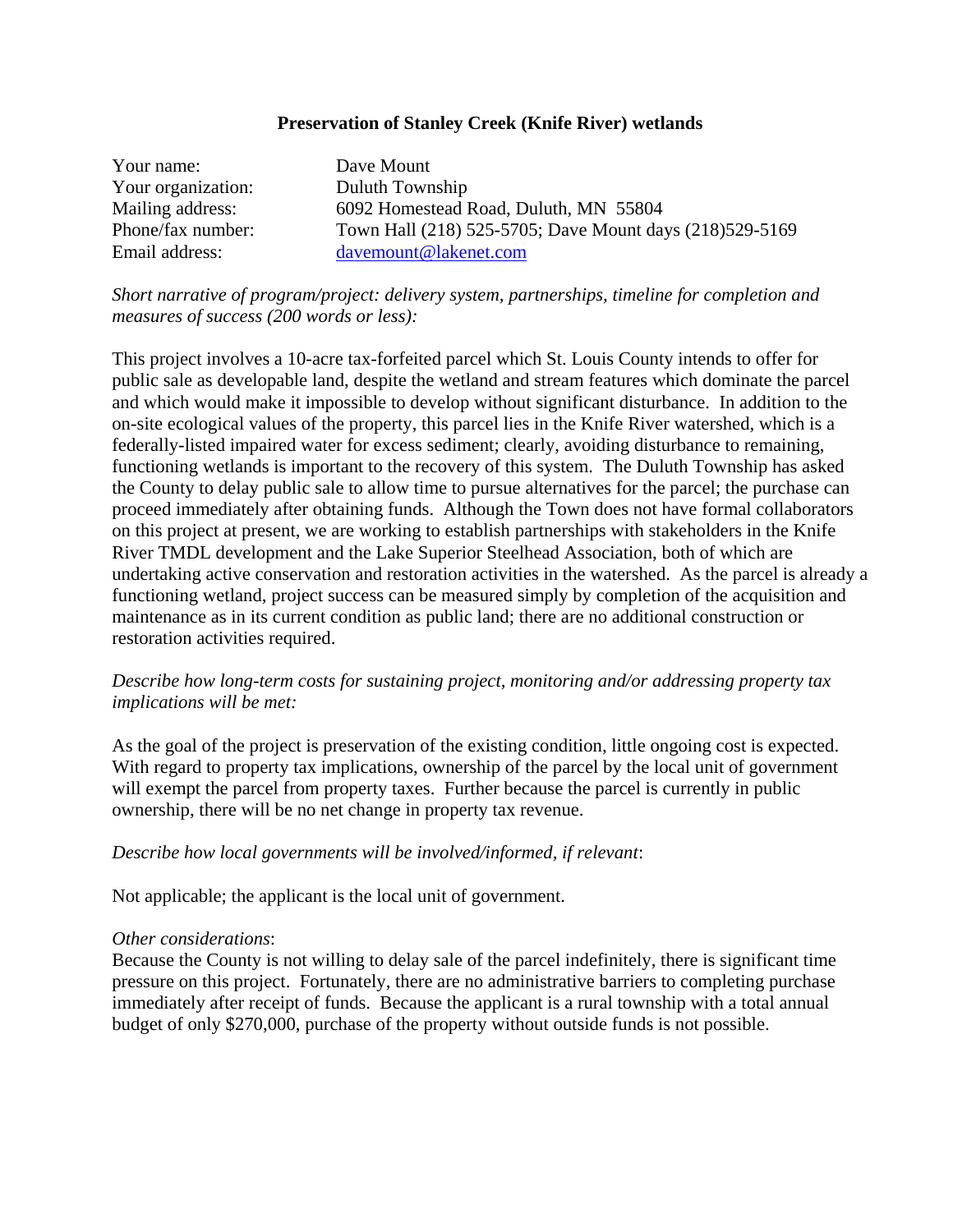#### **Revolving Acquisition Fund**

| Your name:         | Rod Ustipak                               |
|--------------------|-------------------------------------------|
| Your organization: | <b>Cook Waterfowl Foundation</b>          |
| Mailing address:   | 7850 Metro Parkway, Minneapolis, MN 55420 |
| Phone/fax number:  | 218-839-5711/800-328-1860                 |
| Email address:     | rodustipak@charter.net                    |

*Short narrative of program/project: delivery system, partnerships, timeline for completion and measures of success (200 words or less):* 

Lands suitable for State Wildlife Management Areas and Federal Waterfowl Production Areas may not be available for acquisition as a result of the cumbersome process this entails. The process can take up to 18 months to complete from initial contact. Many sellers are unable to wait that long. These agencies also cannot bid on land sold at auction, which is a popular means of conveyance, because of the long process required.

As a private foundation, we function under few such constraints. We would, therefore, propose to purchase lands when requested to do so by the Minnesota Department of Resources or the U.S. Fish and Wildlife Service in those special cases. Other suitable stakeholder requests would receive full consideration.

We would expect this to be a once or twice per year occurrence, used to supplement the normal acquisition process where no other option is available to acquire a key wetland tract. The measure of success will be measured by how many purchases are made each year, how many wetland acres are restored and how many acres of wetlands are enhanced. This development work would all be done in close consultation and cooperation with the acquisition partner. Therefore, once the transfer would take place, the enhancements would be either complete or in progress according to agency specifications. 100% of the initial grant amount would be used for acquisition costs.

*Describe how long-term costs for sustaining project, monitoring and/or addressing property tax implications will be met*: The long term costs for sustaining the project would be born by the appropriate agency according to their established protocols. The short-term costs and management would be absorbed by Cook Waterfowl by using monies from existing resources, state and federal private lands programs and grant money interest income.

#### *Describe how local governments will be involved/informed, if relevant*:

We will inform and involve local governments at every step to insure interagency and local cooperation as well as a smooth transfer to the eventual fee holder.

#### *Other considerations:*

We have a 30-year track record of acquiring and maintaining high quality wetland projects throughout the prairie pothole regions of Minnesota and North and South Dakota. Our desire in this case is solely to facilitate the acquisition of properties and wetland restorations that would otherwise be lost to future generations of Minnesotans.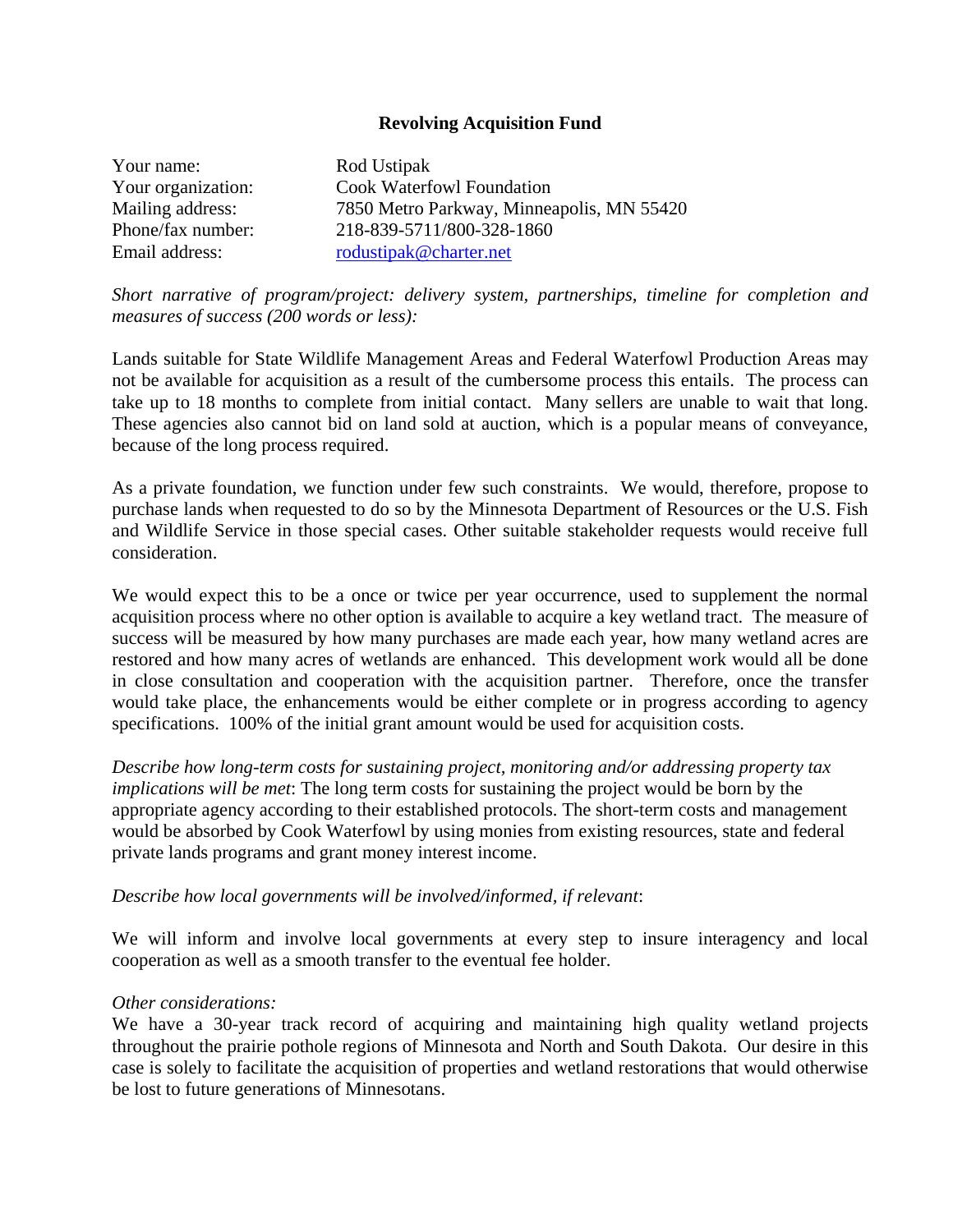#### **Redpath Project**

| Your name:         | Jon Roeschlein, Administrator           |
|--------------------|-----------------------------------------|
| Your organization: | Bois de Sioux Watershed District        |
| Mailing address:   | 704 Highway 75 South, Wheaton, MN 56296 |
| Phone/fax number:  | 320-563-4185/320-563-4987               |
| Email address:     | bdswd@frontiernet.net                   |

*Short narrative of program/project: delivery system, partnerships, timeline for completion and measures of success(200 words or less)*: The Redpath Project is a multipurpose project that will provide ~16,000 acre feet of flood storage, downstream flow augmentation, wetland restoration and management for migrating shorebirds and waterfowl, northern pike spawning habitat, ~7.5 miles Stream Corridor Restoration, ~9 miles of Mustinka River Restoration, and water quality improvement. It is estimated the project will take 3 years to construct. Success would be measured by the monitoring of the benefits achieved in regard to the ability to store flood waters, use by migratory species and fish, and monitoring of before and after conditions of the water quality entering and leaving the site.

*Describe how long-term costs for sustaining project, monitoring and/or addressing property tax implications will be met:* Operating costs will be generated partially by assessment to drainage systems for providing an outlet along with utilizing water quality monitoring programs like River Watch and others under the MPCA programs, as well as assistance from the MnDNR Fisheries and Wildlife divisions and the USFWS. The BdSWD will also provide funding for operations and maintenance. The BdSWD is authorized by state law to make a one-time up-front payment in lieu of taxes to the taxing entity as a project cost. The average annual tax for that entity is calculated and multiplied by 20 to determine the payment. The theory is with proper management of the payment, interest from this payment will replace the loss in tax revenue.

*Describe how local governments will be involved/informed, if relevant*: Local governments are involved in developing the project as members of the Project Team. The project alternative has been developed by the Project Team with representation from MnDNR Waters, Wildlife, and Fisheries, MPCA, MCEA, USFWS, BdSWD, SWCD, Local Landowners, Township Officials, County Officials. They all will continue to be informed as the project progresses through construction and operation via periodic team meetings and mailed reports. Project Team List attached.

*Other considerations*: We currently have willing sellers for the land needed to develop pools 1 through 4. These are the pools that will provide the wetland benefits of the project. Our only hold up is the need for the funds to make the purchases of the property. Note that this request for funding is for land acquisition purposes. This project will provide many benefits to many people for many purposes. It will provide flood damage reduction from along the Mustinka River to the Red River including Lake Traverse and beyond. It will reduce sedimentation and turbidity in the surface waters of the area which the Mustinka River is listed as an Impaired Water for turbidity. It will totally reconstruct the TMDL listed reach which is currently an unstable ditched channel. It will take farmland out of production and restore riparian wetlands to the area. It will provide spawning habitat for Northern Pike and return a meander to the Mustinka River system. It includes restoration of the natural flows to a 9 mile reach of the Mustinka River that was eliminated with the USCOE construction of the Mustinka River Diversion in the early 1940s. It will provide jobs in the area when construction begins as there will be a large earth moving component and requires many people to accomplish. This project provides a very diverse range of benefits.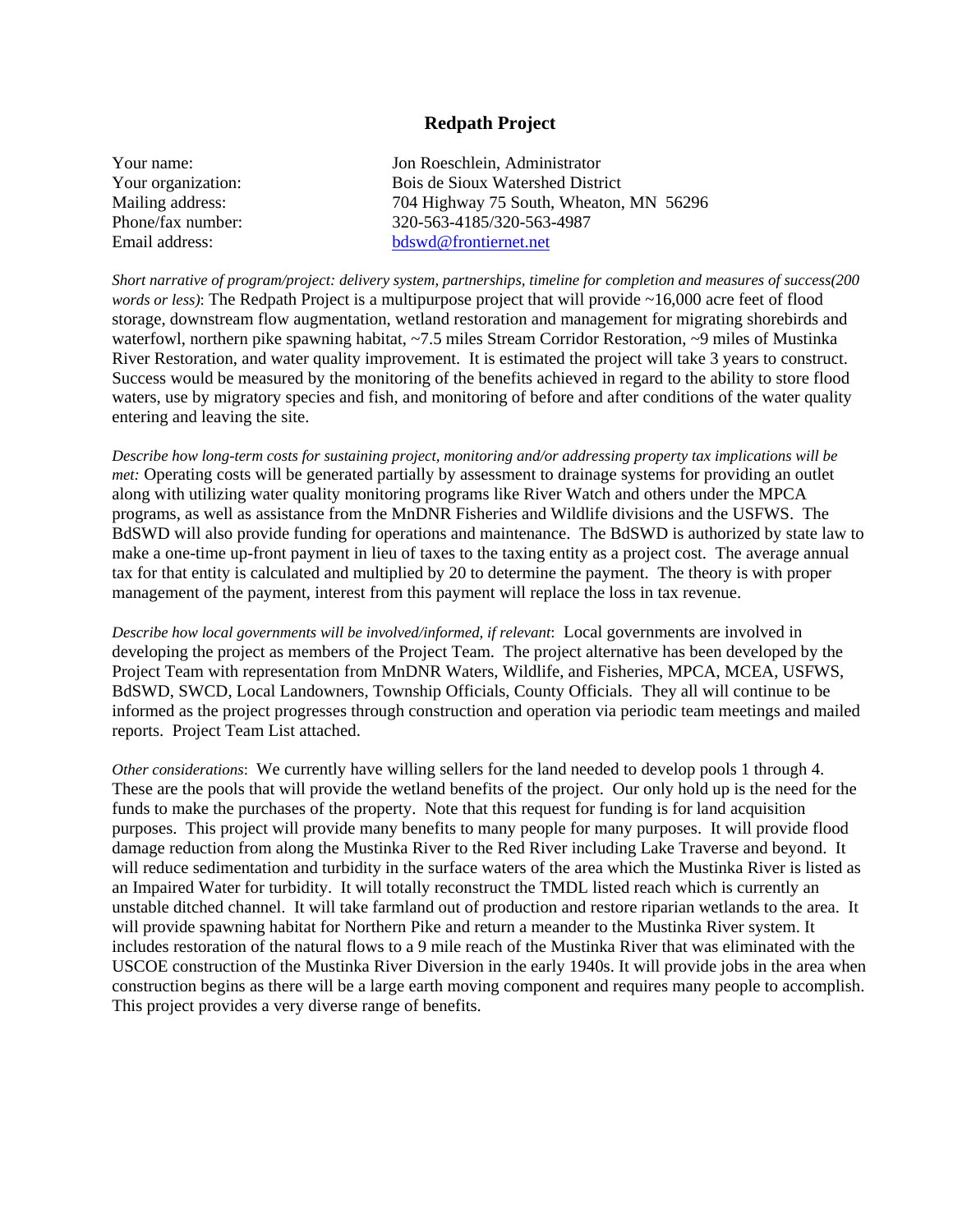#### **North Ottawa Impoundment Project**

| Your name:         | Jon Roeschlein, Administrator           |
|--------------------|-----------------------------------------|
| Your organization: | Bois de Sioux Watershed District        |
| Mailing address:   | 704 Highway 75 South, Wheaton, MN 56296 |
| Phone/fax number:  | 320-563-4185/320-563-4987               |
| Email address:     | bdswd@frontiernet.net                   |
|                    |                                         |

*Short narrative of program/project: delivery system, partnerships, timeline for completion and measures of success(200 words or less*): The North Ottawa impoundment Project is a multipurpose project that will provide ~18,000 acre feet of flood storage, downstream flow augmentation, wetland restoration and management for migrating shorebirds and waterfowl, and water quality improvement. The project is in the final phases of construction. The project area is in the process of being designated as a State of Minnesota Wildlife Refuge. Phase V (the final phase) consists of installing the interior dikes and controls to manage a series of 9 cells for migrating shorebird and waterfowl purposes as well as improve water quality and augment low flows on the Rabbit River. Success would be measured by the monitoring of the benefits achieved in regard to the ability to store flood waters, monitoring of use by migratory species, and monitoring of before and after conditions of the water quality entering and leaving the site. A resource management committee has been organized to make the NRE management decisions for this portion of the project, consisting of MnDNR Wildlife, USFWS, MPCA, BWSR, and the BdSWD.

*Describe how long-term costs for sustaining project, monitoring and/or addressing property tax implications will be met*: USFWS and MnDNR Wildlife have each committed an initial amount of cash totaling \$5K each year for 5 years to begin operations. The BdSWD has a construction fund to use for operation and maintenance, along with utilizing water quality monitoring programs like River Watch and others under the MPCA programs. The BdSWD is authorized by state law to make a one-time up-front payment in lieu of taxes to the local taxing entity as a project cost. The average annual tax for that entity was calculated and multiplied by 20 to determine the payment. The interest from this payment will replace the loss in tax revenue. This payment has been made to the North Ottawa Township .

*Describe how local governments will be involved/informed, if relevant*: Local governments are involved in developing the project as members of the Project Team. The project alternative has been developed by the Project Team with representation from MnDNR Waters, Wildlife, and Fisheries, MPCA, MCEA, USFWS, BdSWD, SWCD, Local Landowners, Township Officials, County Officials. They all will continue to be informed as the project progresses through construction and operation via periodic team meetings and mailed reports. Project Team List attached

*Other considerations*: The requested \$3.0M along with \$1.0M from the Red River Watershed Management Board will complete the project. Phase V is the final construction phase of this project and has been discussed as part of the refuge application to the MnDNR. The inability to secure the final portion of funding may limit the management capabilities envisioned, that maximize the benefits of this project as a wildlife refuge. This project provides a very diverse range of benefits. It will provide flood damage reduction for lands and communities in the Rabbit River watershed area and downstream on the Bois de Sioux River, and the Red River of the North including those communities of Tintah, Campbell, Breckenridge, Wahpeton, Fargo, Moorhead and beyond. It will reduce sedimentation and turbidity in the surface waters of the area. It will provide jobs in the area when construction begins as there will be a large earth moving component that requires many people to accomplish.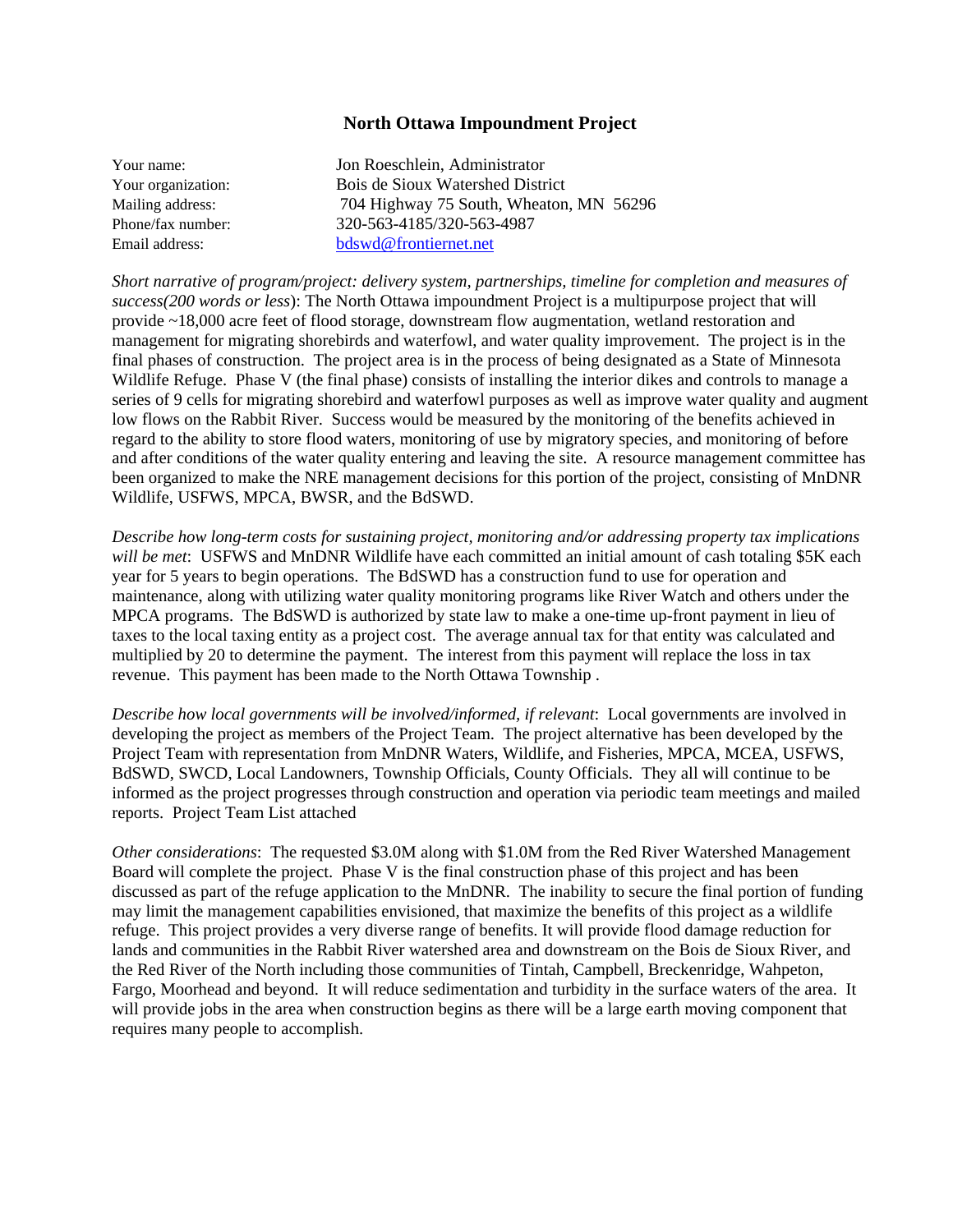#### **Washington County Wetland Restoration**

| Your name:         | John Elholm                     |
|--------------------|---------------------------------|
| Your organization: | <b>Washington County</b>        |
| Mailing address:   | 11660 Myeron Road North         |
| Phone/fax number:  | $(651)$ 430-4303                |
| Email address:     | john.elholm@co.washington.mn.us |

#### *Short narrative of program/project: delivery system, partnerships, timeline for completion and measures of success(200 words or less):*

This program works in partnership with the local Conservation District, Watershed District, and local private and non-profit restoration agencies to restore wetlands in Washington County. Washington County owns 58 acres of degraded wetlands (12 basins) and associated uplands adjacent to 110 acres of restored tallgrass prairie. The 12 wetland basins were inventoried in 2003 and individualized restoration plans were established for each basin.

Work would begin in the fall of 2009 with invasive species removal. Additional mechanical and herbicide treatments of invasive species would occur in 2010. Seeding and installation of natives would occur in the spring of 2011. Spot spraying of invasive species would continue through 2011, as needed. Work would be performed by Washington County staff, private contractors, and community volunteers. The new plots would be incorporated into the County's current natural resource management program, which includes periodic controlled burns. Success will be measured by the species diversity, absence of non-native species, and acreages restored. The project would create 168 acres of interconnected native upland and wetland landscape.

#### *Describe how long-term costs for sustaining project, monitoring and/or addressing property tax implications will be met:*

Once the areas have been restored, the County would manage the areas in perpetuity through the natural resources management program. The program includes periodic controlled burning, spot spraying of invasive species, and habitat enhancements as necessary. Long-term costs would be minimized because the County has trained staff and necessary equipment to manage the areas.

#### *Describe how local governments will be involved/informed, if relevant*:

Washington County has an exceptional relationship with local units of government and would include all associate partners in the planning, implementation, and on-going management of the restored area.

#### *Other considerations:*

The 12 wetland basins represent a diversity of wetland types including shallow open water, seasonally flooded, and permanently saturated. Each of these wetland types provide critical habitat for waterfowl, reptiles and amphibians, and songbirds, while also performing water cleansing activities within the larger watershed.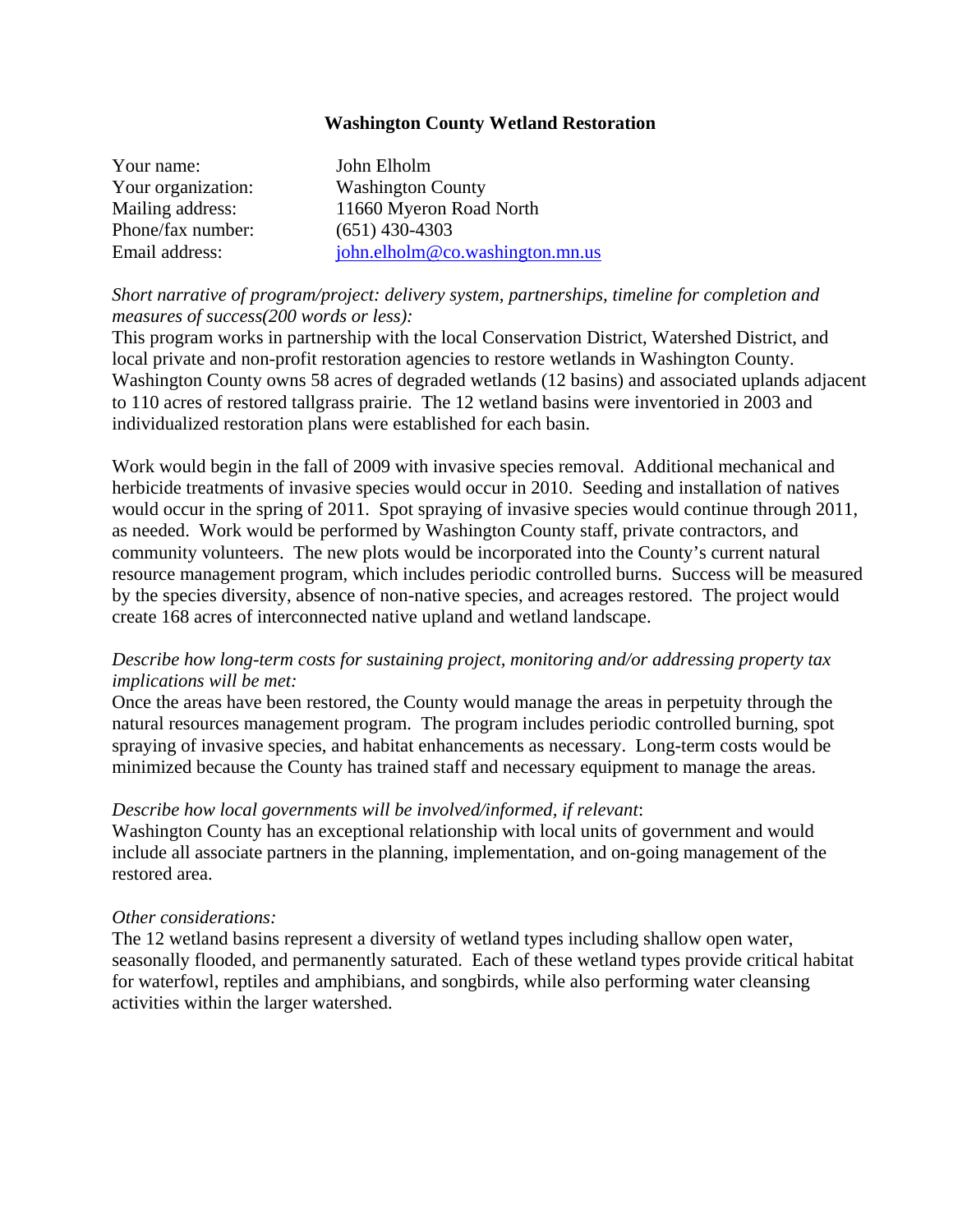#### **Public land wetland restoration & enhancement**

| Your name:         | Matt Holland                               |
|--------------------|--------------------------------------------|
| Your organization: | Pheasants Forever, Inc.                    |
| Mailing address:   | 679 West River Drive, New London, MN 56273 |
| Phone/fax number:  | 320-354-4377                               |
| Email address:     | $m$ holland@pheasantsforever.org           |



*Short narrative of program/project: delivery system, partnerships, timeline for completion and measures of success (200 words or less*): Wetland and associate upland restoration/enhancement on public lands will occur in partnership with the Minnesota DNR, the US Fish & Wildlife Service, Pheasants Forever, and private contractors. All properties that are being restored or enhanced are open to public hunting. Restoration of 102 acres of wetland, 100 acres of grassland, and enhancement of a 30-acre wetland will occur on two Waterfowl Production Areas (one in Pope, one in Sibley Counties). Seventy-six acres of wetlands will be restored on one Wildlife Management Area (Dakota County). Work on these projects would commence in the Fall of 2009 and be completed by June 30, 2011. In total, PF requests \$163,000 in LOHC funding and will bring \$46,000 of non-state funds to complete the projects. All work will be done to agency land manager's specifications.

*Describe how long-term costs for sustaining project, monitoring and/or addressing property tax implications will be met*: Long term management lies with the agency in ownership. For WMA's, DNR is the long-term land steward, for WPA's, the USFWS is the long-term land steward.

D*escribe how local governments will be involved/informed, if relevan*t: NA, other than all relevant and required permits will be acquired.

*Other considerations*: Wetlands provide habitat for hundreds of species as well as providing import water quality, and flood storage benefits. PF is pleased to be a partner in wetland habitat restoration and enhancement efforts as they also provide key winter habitat for ring-necked pheasants.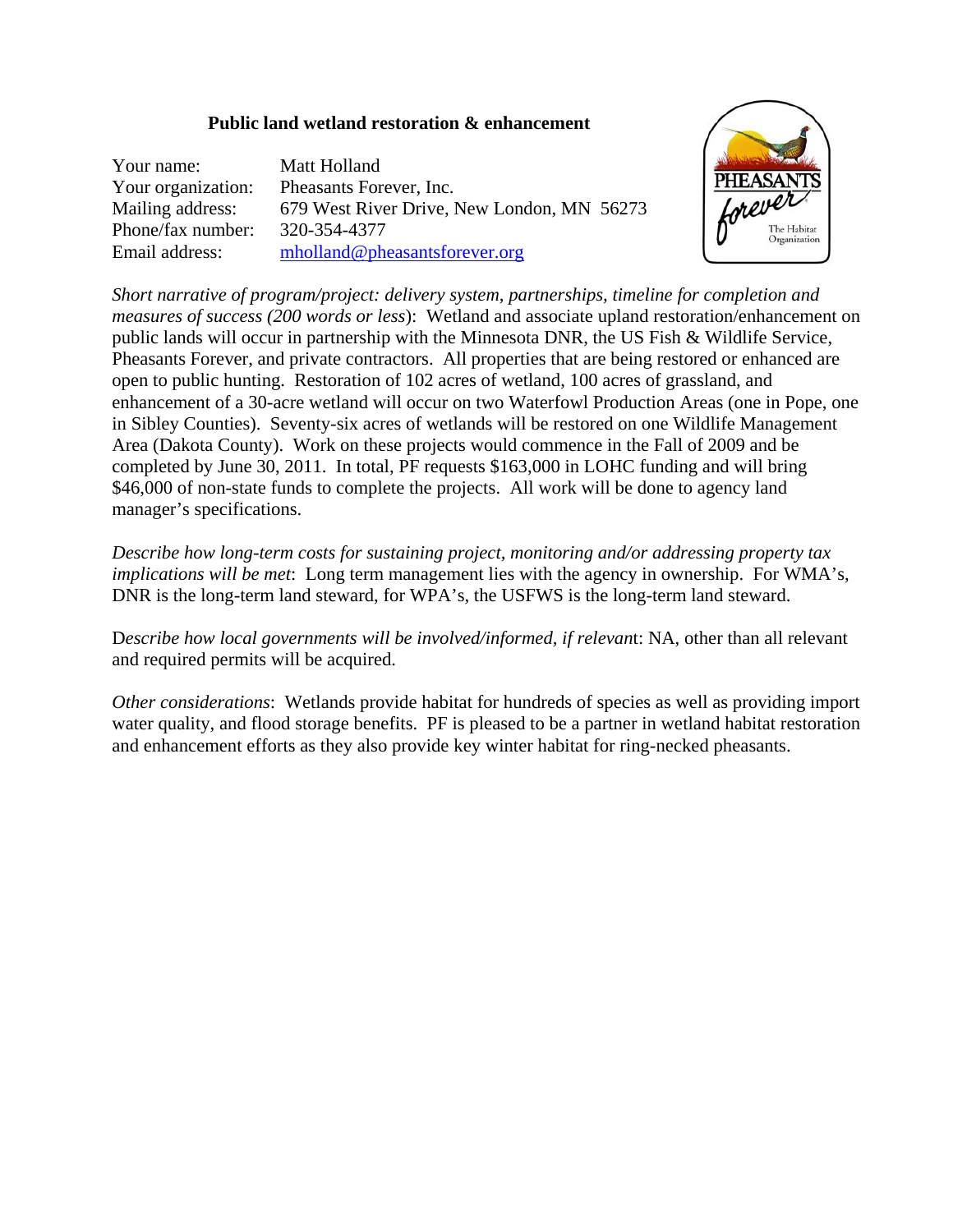#### **VI. Process and criteria to identify high priority projects**

Perhaps the most important issue discussed at the stakeholder group meeting was the prioritization criteria. The groups agreed that the proposal would include the full inventory of proposed projects/programs with the understanding that all had to meet the minimum eligibility criteria established by the LOHC. It was important for meeting participants that "lower" priority projects would also be made available for LOHC review and consideration.

Consensus was reached at the stakeholder group meeting to prioritize those projects for which opportunities would be lost if action was not taken within one year. The meeting participants could not agree on whether and how to incorporate a geographic criteria; however, the groups did agree to at least identify the geographic scale and appropriate Joint Venture program.

Upon receiving and reviewing the individual proposals, it became apparent that each partner was able to identify compelling reasons that justify a high priority status and additional criteria and subsequent discussion by the stakeholders would be needed. Thus, the list of programs/projects shown in Appendix E represent the highest priority that all fit the definition of "shovel-ready" as well as contain individual reasons why there is urgency if not funded during the 2009 grant cycle.

Due to the compressed timeline between the planning meeting and presentation to LOHC, a second Wetland Collaborative face-to-face meeting was not able to be schedule to further discuss and refine the list. If desired by the LOHC, the Wetland Collaborative would be willing to convene another planning meeting for the sole purpose of further refining the project/program list and resubmitting a revised priority list for additional consideration.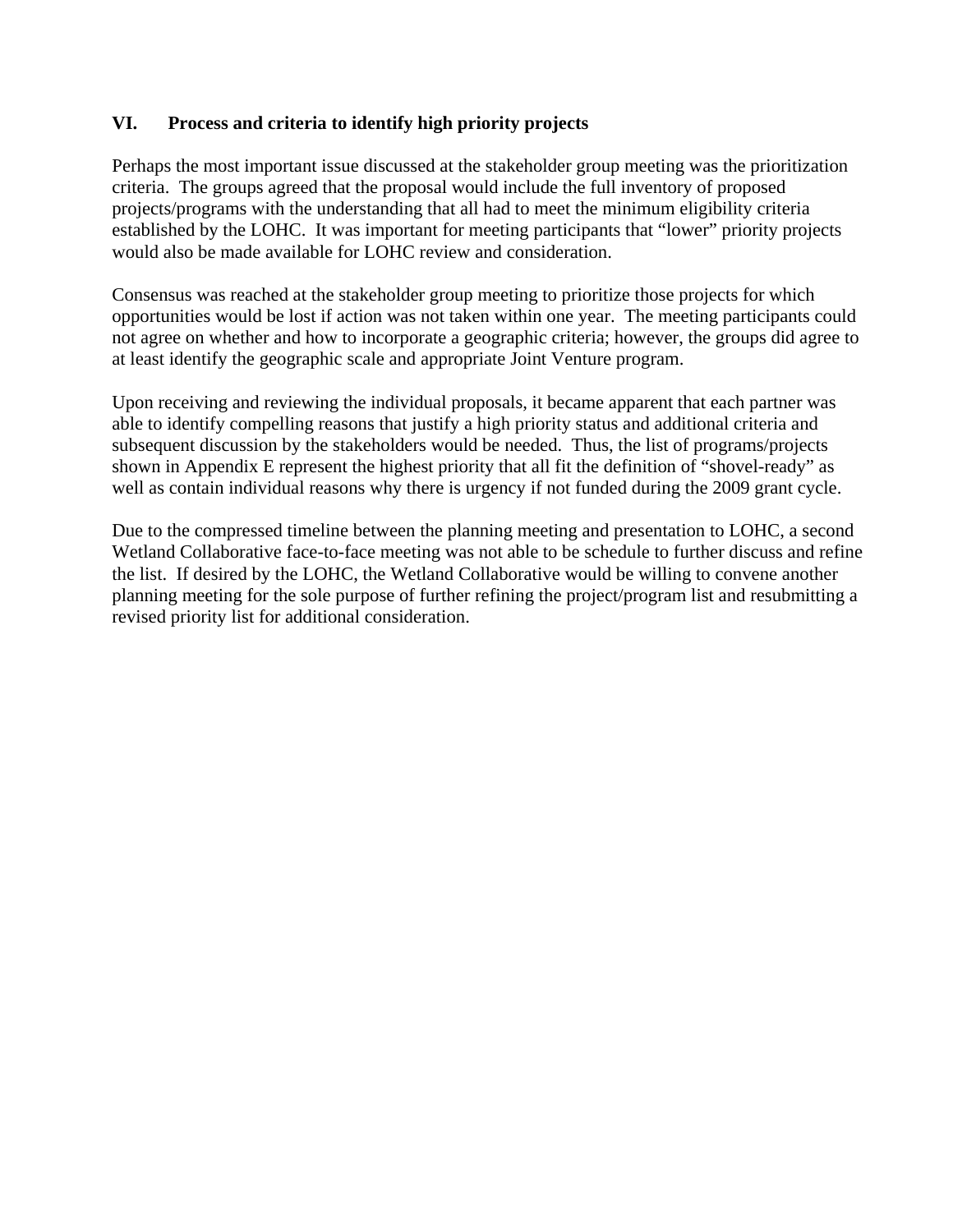#### **Appendix A**

Wetland planning meeting announcement in Pioneer Press January 18, 2009

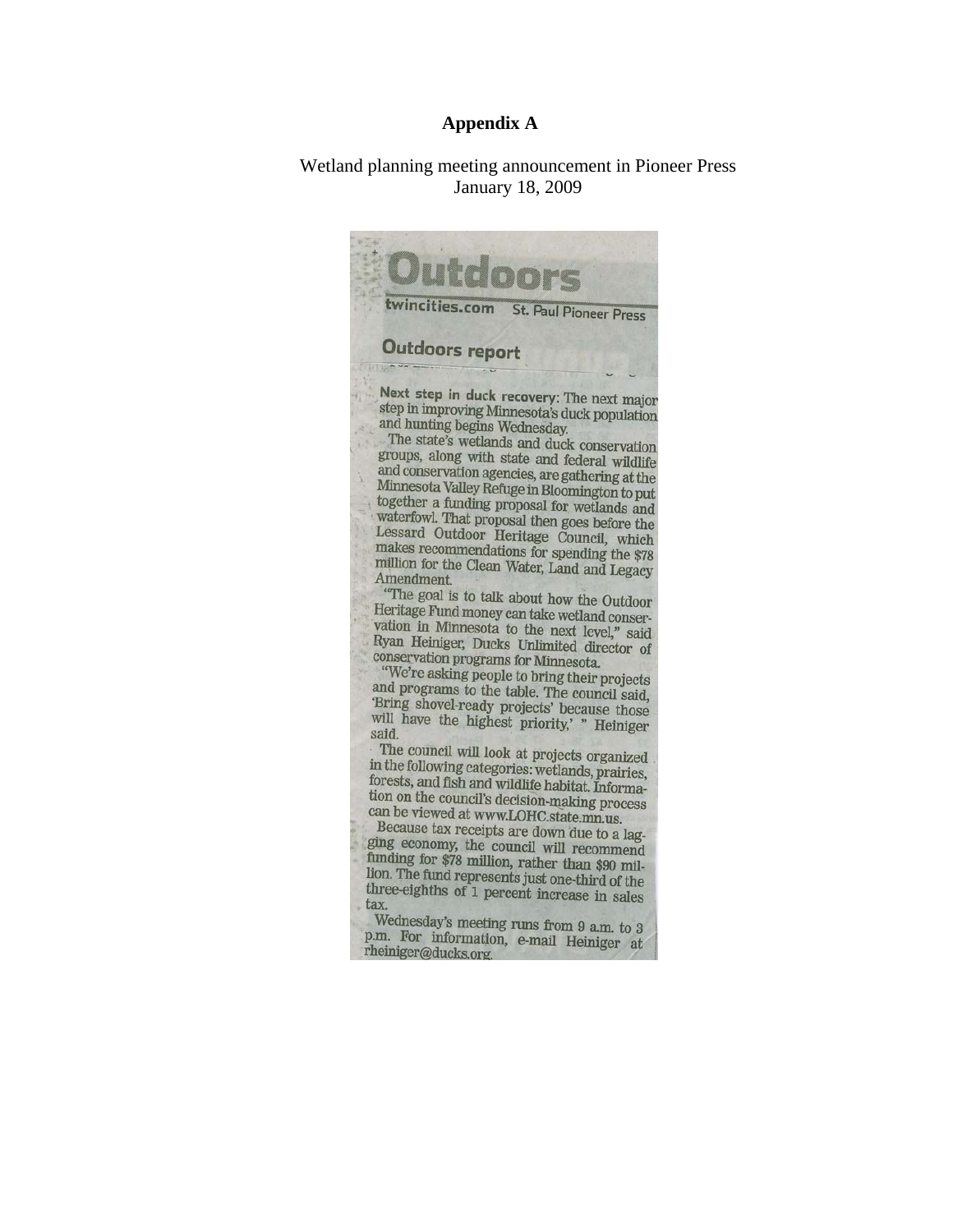### **Appendix B**

Attendees at Wetland Collaborative planning meeting on January 21, 2009

| <b>AGENCY/ORGANIZATION/ENTITY</b>                 | Participant 1          | Participant 2<br>Sheldon | <b>Participant 3</b> |  |
|---------------------------------------------------|------------------------|--------------------------|----------------------|--|
| U.S. Fish and Wildlife Service                    | Jim Leach              | Myerchin                 | Mike Malling         |  |
| <b>Natural Resources Conservation Service</b>     | Tim Koehler            |                          |                      |  |
| Department of Natural Resources                   | Kathy DonCarlos        | Ray Norrgard             |                      |  |
| Board of Water and Soil Resources                 | <b>Kevin Lines</b>     | John Jaschke             | Kristie Mack         |  |
| Minnesota Association of Soil and Water Districts | Sheila Vanney          |                          |                      |  |
| Jackson Soil & Water Conservation District        | <b>Brian Nyborg</b>    |                          |                      |  |
| Delta Waterfowl                                   | Matt Chouinard         |                          |                      |  |
| Minnesota Waterfowl Association                   | <b>Brad Nylin</b>      | Tony Rondeau             |                      |  |
| <b>Cook Waterfowl Foundation</b>                  | Rod Ustipak            |                          |                      |  |
| Ducks Unlimited                                   | Ryan Heiniger          | Jon Schneider            |                      |  |
| <b>Pheasants Forever</b>                          | Matt Holland           |                          |                      |  |
| Audubon Minnesota                                 | <b>Mark Peterson</b>   |                          |                      |  |
| <b>MN Valley Refuge Trust</b>                     | Deb Loon               |                          |                      |  |
| <b>Minnesota Land Trust</b>                       | Jane Prohaska          |                          |                      |  |
| Sportsmen for Change                              | Garry Leaf             |                          |                      |  |
| Bonestroo                                         | Paul Bockenstedt       |                          |                      |  |
| <b>Great River Greening</b>                       | Deborah Karasov        |                          |                      |  |
| Minnesota Ornithologists Union                    | <b>Bill George</b>     |                          |                      |  |
| Minnesota Deer Hunter Association                 | Kevin Auslund          |                          |                      |  |
| Minnesota Native Landscapes                       | Jim Eckberg            | Joe Schaffer             |                      |  |
| <b>Natural Resources Research Institute</b>       |                        |                          |                      |  |
| (UMN-Duluth)                                      | Lucinda Johnson        |                          |                      |  |
| Green Corridor Consulting Inc.                    | <b>Brad Cobb</b>       |                          |                      |  |
| Fish and Wildlife Legislative Alliance            | <b>Lance Ness</b>      |                          |                      |  |
| <b>Minnesota Rural Counties</b>                   | Dan Larson             |                          |                      |  |
| Lessard Outdoor Heritage Council                  | <b>Bill Becker</b>     | Darby Nelson             |                      |  |
| Friends of the Minnesota Valley                   | Joe Pavelko            |                          |                      |  |
| <b>Trust for Public Land</b>                      | <b>Bob McGillivray</b> |                          |                      |  |
| <b>Minnesota Conservation Corps</b>               | Len Price              |                          |                      |  |
| Northerns, Inc.                                   | Rob Carper             |                          |                      |  |
| <b>Nicollet Conservation Club</b>                 | Matt Hoffman           |                          |                      |  |
| <b>Capable Partners</b>                           | <b>Allen Buss</b>      |                          |                      |  |
| Leech Lake Area Watershed Foundation              | <b>Harvey Nelson</b>   |                          |                      |  |
| <b>Star Tribune</b>                               | Doug Smith             | Dennis Anderson          |                      |  |
| <b>Pioneer Press</b>                              | Chris Niskanen         |                          |                      |  |
| <b>Outdoor News</b>                               | Joe Albert             |                          |                      |  |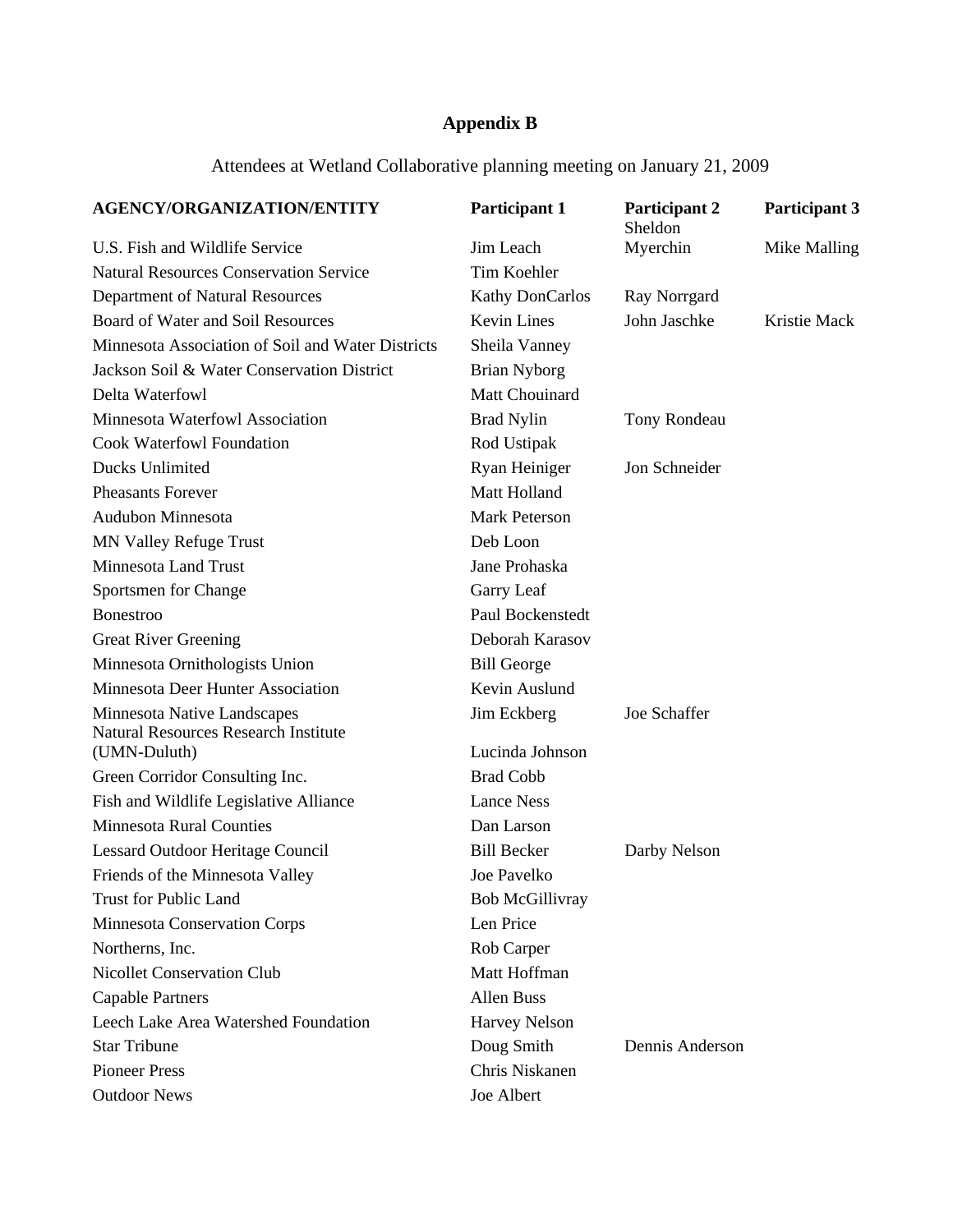#### **Appendix C**

List of strategic plans considered in development of Wetland Collaborative Proposal

- 1) Long Range Duck Recovery Plan
- 2) Conservation Agenda
- 3) Managing MN's Shallow Lakes for Waterfowl and Wildlife
- 4) MN Statewide Conservation and Preservation Plan
- 5) Prairie Pothole Joint Venture Implementation Plan
- 6) Upper Mississippi Joint Venture Implementation Plan
- 7) 50 Year Plan for Wildlife Management Area Acquisitions
- 8) Campaign for Conservation 50 Year Vision
- 9) Wetland Restoration Strategy
- 10) County Comprehensive Plans including water plans
- 11) 2008 Legislative Report on Wild Rice
- 12) Wellhead Protection Plans-Health Department
- 13) Local surface Water Management Plans-Municipality Level
- 14) Tomorrow's Habitat for the Wild and Rare State Wildlife Plan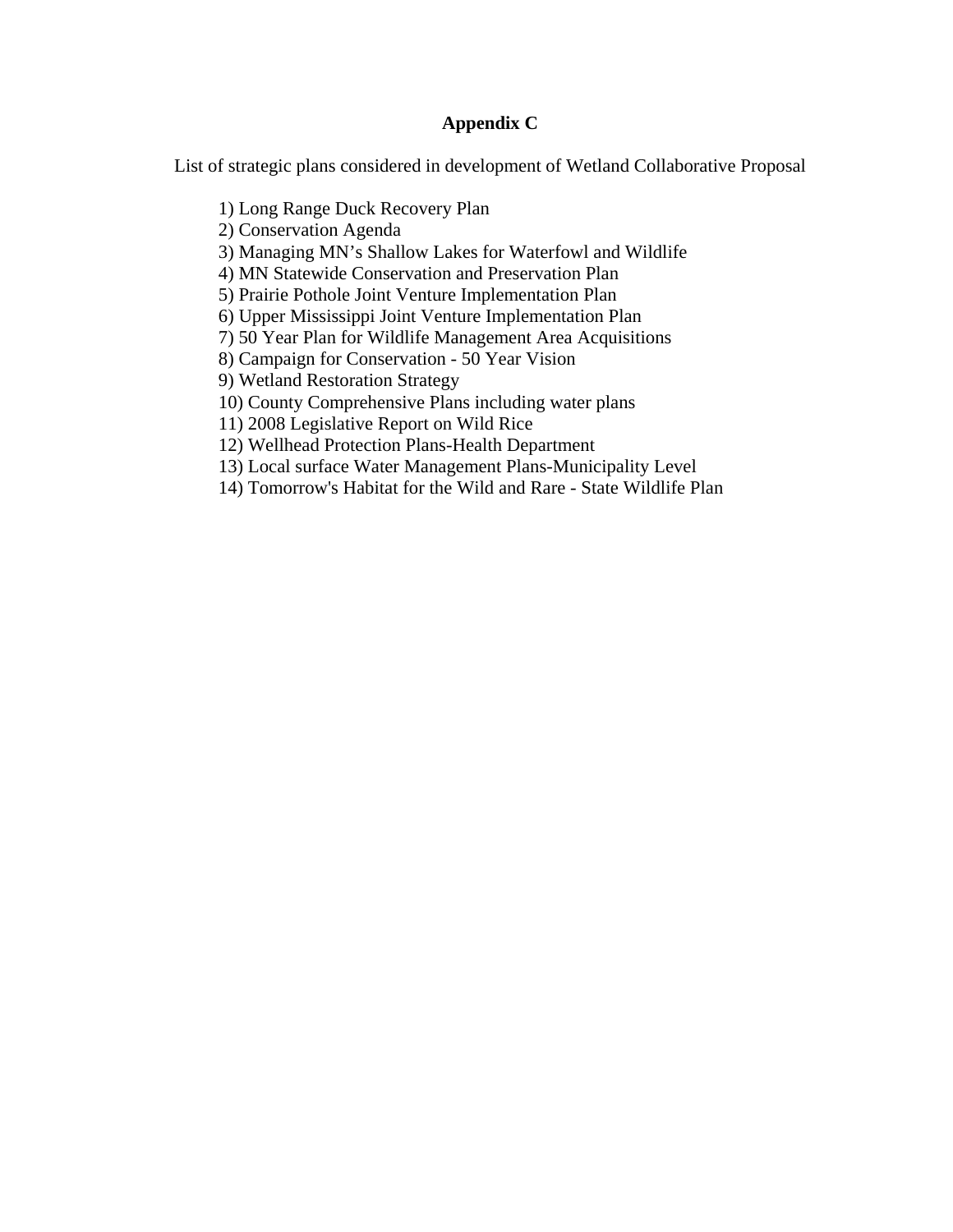#### **Appendix D**

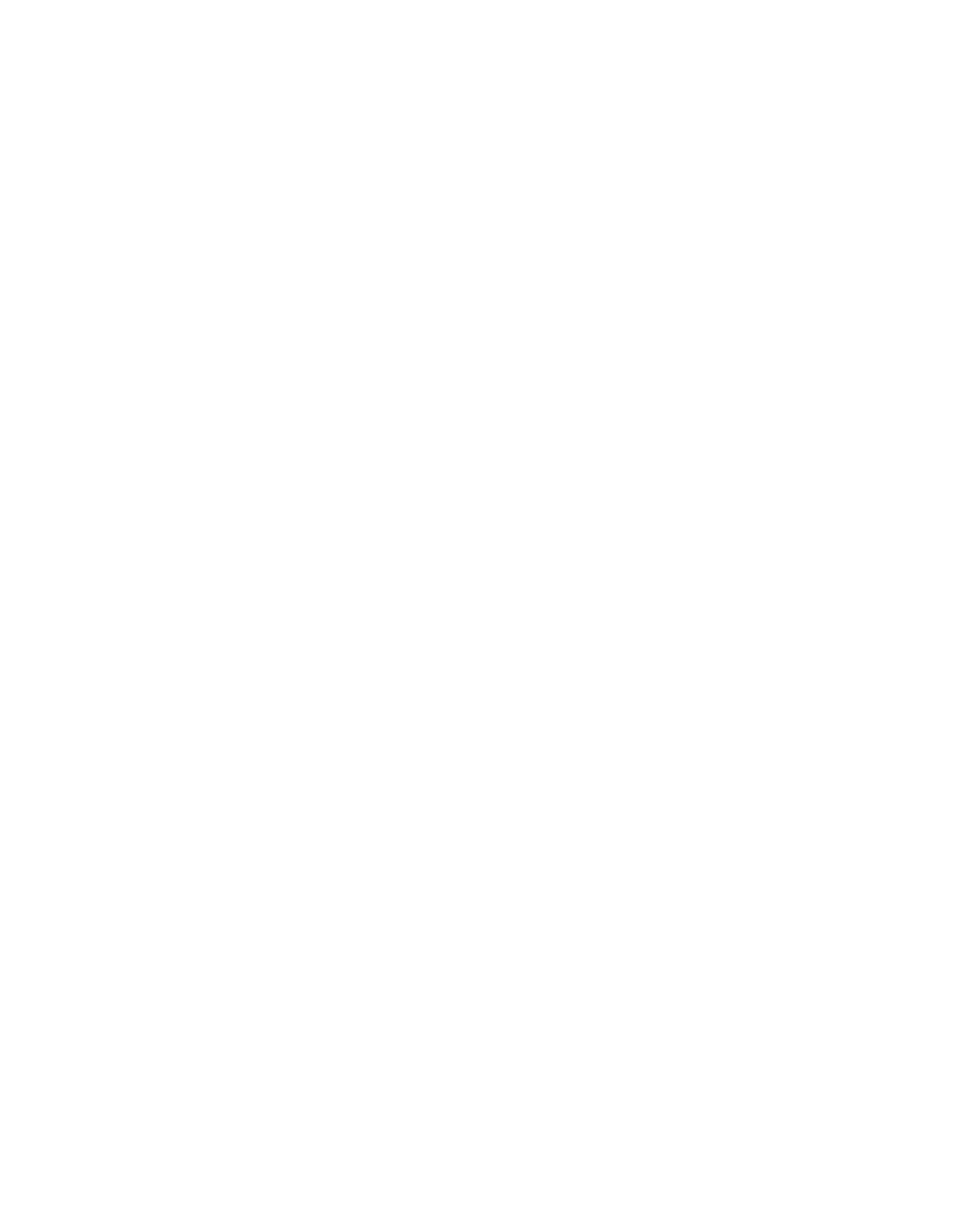## **Appendix E**

# **Wetland Collaborative Proposal Budget**

| Program/Project Name                                                                        | <b>Sponsoring Partner</b>            |       | Restore<br>Enhance               |     |        | Protect        |       | Outdoor Heritage<br><b>Fund Request</b> | Other Leveraged<br>Funds |
|---------------------------------------------------------------------------------------------|--------------------------------------|-------|----------------------------------|-----|--------|----------------|-------|-----------------------------------------|--------------------------|
|                                                                                             |                                      |       | Upland Wetland<br>Upland Wetland |     |        | Upland Wetland |       |                                         |                          |
|                                                                                             |                                      |       |                                  |     |        |                |       |                                         |                          |
| Cooperative Wetlands Protection Initiative 2010                                             | Trust for Public Land                |       |                                  |     |        | 490            | 180   | \$6,500,000                             | \$1,500,000              |
| Private Wetlands Protection Initiative                                                      | Minnesota Land Trust                 |       |                                  |     |        | 300            | 300   | \$750,000                               | \$1,000,000              |
| Reinvest in Minnesota/Wetlands Reserve Program Leveraging Project                           | Board of Water and Soil Resources    |       |                                  |     |        | 9,000          | 3,000 | \$23,000,000                            | \$33,000,000             |
| Wetland Reserve Program Focused Acceleration Project                                        | Minnesota Waterfowl Association      | 1,500 | 500                              |     |        |                |       | \$100,000                               | \$100,000                |
| Wildlife Management Area Restorations and Enhancements                                      | Minnesota Waterfowl Association      | 124   | 66                               |     | 6,000  |                |       | \$328,500                               | \$20,000                 |
| Wildlife Management Area Roundouts                                                          | Minnesota Waterfowl Association      |       |                                  |     |        | 305            | 250   | \$1,456,875                             | \$40,000                 |
| Wildlife Management Area Acquisitions                                                       | Minnesota Dept. of Natural Resources |       |                                  |     |        | 2,400          | 600   | \$8,060,000                             |                          |
| Wild Rice Accelerated Management                                                            | Minnesota Dept. of Natural Resources |       |                                  |     | 3,000  |                |       | \$41,000                                |                          |
| Wetlands and Shallow Lake Assessment and Management                                         | Minnesota Dept. of Natural Resources |       |                                  |     | 700    |                |       | \$1,450,000                             |                          |
| <b>Accelerated Shallow Lake Enhancements</b>                                                | Ducks Unlimited, Inc.                |       |                                  |     | 12,728 |                |       | \$5,800,000                             | \$924,000                |
| <b>Shallow Lake Critical Shoreland Easements</b>                                            | Ducks Unlimited, Inc.                |       |                                  |     |        | 460            | 40    | \$1,600,000                             | \$260,000                |
| Shallow Lake Shoreland Acquisitions                                                         | Ducks Unlimited, Inc.                |       |                                  |     |        | 150            | 40    | \$900,000                               |                          |
| Acquisition and Restoration of Waterfowl Production Areas for Minnesota Valley WMD          | Minnesota Valley Trust               | 840   | 215                              |     | 49     | 60             | 20    | \$670,000                               | \$2,806,289              |
| Minnesota Valley Wetland Management District Restoration and Enhancement Project            | Friends of Minnesota Valley          | 270   | 92                               |     | 305    |                |       | \$414,000                               | \$61,000                 |
| Accelerating the Waterfowl Production Area Program in Minnesota - Protecting our Investment | U.S. Fish and Wildlife Service       | 800   | 400                              |     |        | 800            | 400   | \$5,600,000                             | \$5,400,000              |
| Partners for Fish and Wildlife, Private Lands Habitat Restoration Program                   | U.S. Fish and Wildlife Service       | 257   | 904                              | 500 | 100    |                |       | \$199,000                               | \$132,000                |
| Preservation of Stanley Creek (Knife River) Wetlands                                        | Duluth Township                      |       |                                  |     |        | 5              | 5     | \$46,000                                |                          |
| Revolving Acquisition Fund                                                                  | Cook Waterfowl Foundation            |       |                                  |     |        | 5,000          | 1,000 | \$750,000                               |                          |
| Redpath Project (pools 1-4)                                                                 | Bois de Sioux Watershed District     |       |                                  |     |        | 770            | 730   | \$4,000,000                             | \$1,000,000              |
| North Ottawa Impoundment project                                                            | Bois de Sioux Watershed District     | 412   | 1,670                            |     |        |                |       | \$3,000,000                             | \$1,000,000              |
| Washington County Wetland Restorations                                                      | Washington County                    | 40    | 18                               |     |        |                |       | \$332,000                               |                          |
| Public Land Wetland Restoration and Enhancement                                             | <b>Pheasants Forever</b>             | 100   | 188                              |     | 30     |                |       | \$163,000                               | \$46,000                 |
|                                                                                             |                                      | 4,343 | 4,053                            | 500 | 22,912 | 19,740         | 6,565 | \$65,160,375                            | \$47,289,289             |

**Total Acres Conserved 58,113**